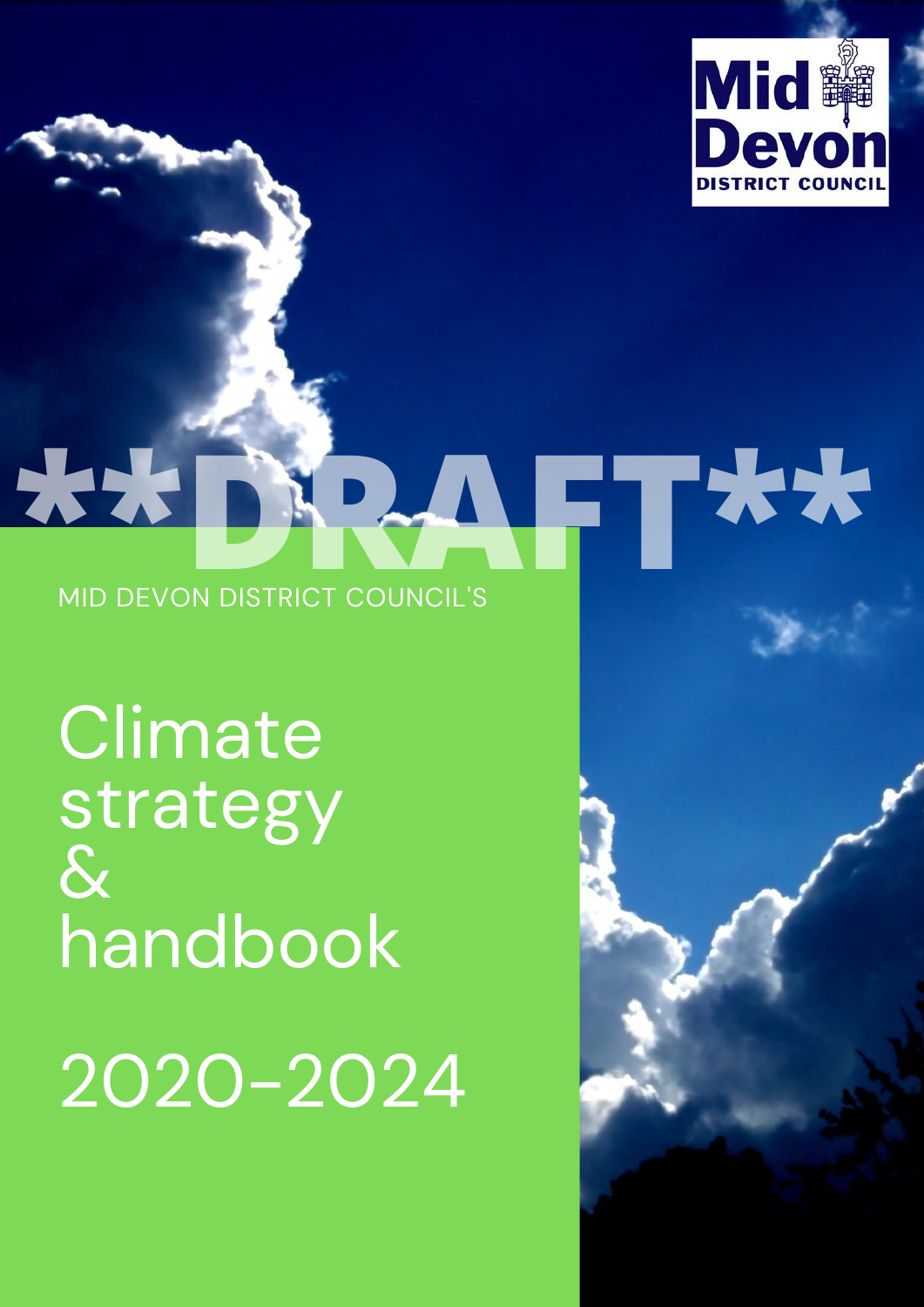# **Contents**

## 03

Introduction & background

## 06

UK regulations & legislation

## $\bigcap$

National indicators

## 09

MDDC's context

## 11

What is MDDC doing already?

## 12

Devon-wide collaboration

## 13

Connection & Conversation

## 14

Our Action Plan, priorities & tracking

## 17

Local initiatives & organisations

## 18

Resources & reading

## 21

Appendices (legislation & MDDC policies)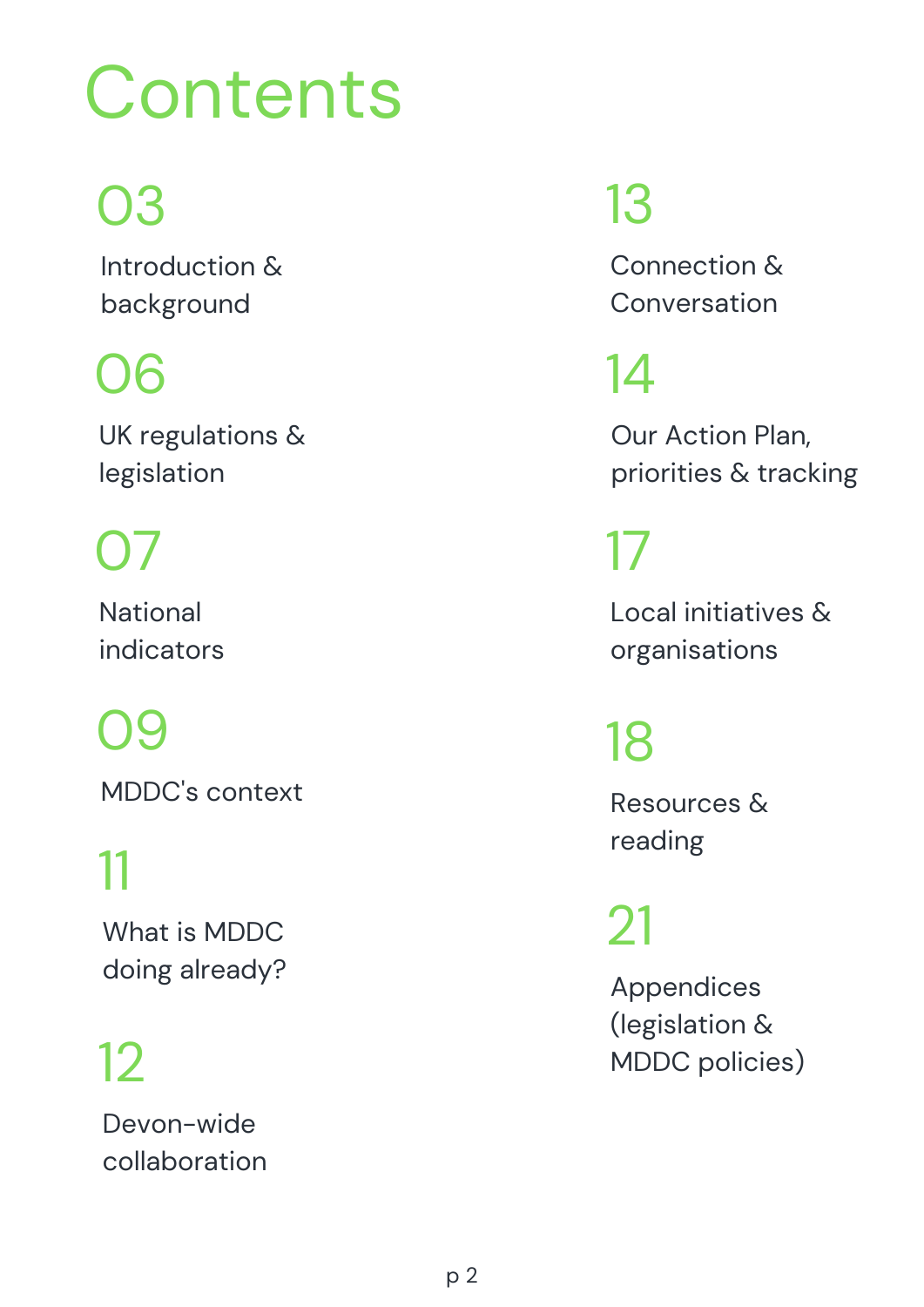# Introduction

The concept of sustainable development was described by the 1987 Bruntland Commission Report as "development that meets the needs of the present without compromising the ability of future generations to meet their own needs." Sustainable development weaves together societal, environmental, cultural and economic goals. One threat to all of these goals is the climate crisis.

In June 2019, Mid Devon District Council (MDDC) signed up to the Devon Climate Declaration. MDDC acknowledges the evidence that shows that our climate is changing fast, and will have far-reaching effects on the UK's people, places, economy, society and environment.

MDDC members unanimously agreed to a goal of net zero carbon emissions by 2030, and is seeking to address the challenge through our services, as well as by enabling the wider district. The Council can make a positive impact through the quality of housing, energy supply, planning decisions, choice of transport, tree planting, education and more. As a large partner in the area, we can influence wider decision making.

Climate knowledge, actions and case studies are evolving, and so this strategy, as well as the action plan itself, are living documents which will be reviewed frequently. In addition, MDDC is setting up a Mid Devon Climate website, which will showcase local initiatives, events, resources, actions, targets and progress.

The aim of this document is to lay out the background to our work, as well as the areas that will need attention if we are to achieve net zero by 2030. We hope it can be used in these ways:

- For **Council staff** seeking guidance on opportunities for collaboration, efficiencies and change.
- For **elected Councillors** who want to familiarise themselves with MDDC efforts to tackle the climate crisis, and to support their communities.
- For **residents** who want to understand and input to MDDC's approach, and to find resources and opportunities to support their efforts to reach net zero.

The past few months have presented another crisis - Covid19. Many communities, organisations and others have faced unprecedented challenges. In this time, we've learned lessons, too - like how Mid Devon can adapt quickly; that we can partner with communities to achieve more together; that the air has become cleaner; that there is an opportunity to rebuild in a way that supports the present as well as the future. Making decisions about MDDC's work through the lens of the climate crisis will be part of our responsibility to build back better. Our plan is a first iteration, and not perfect - we welcome your input on the journey to net zero.

### **Cllr Elizabeth Wainwright Portfolio holder for Climate Change**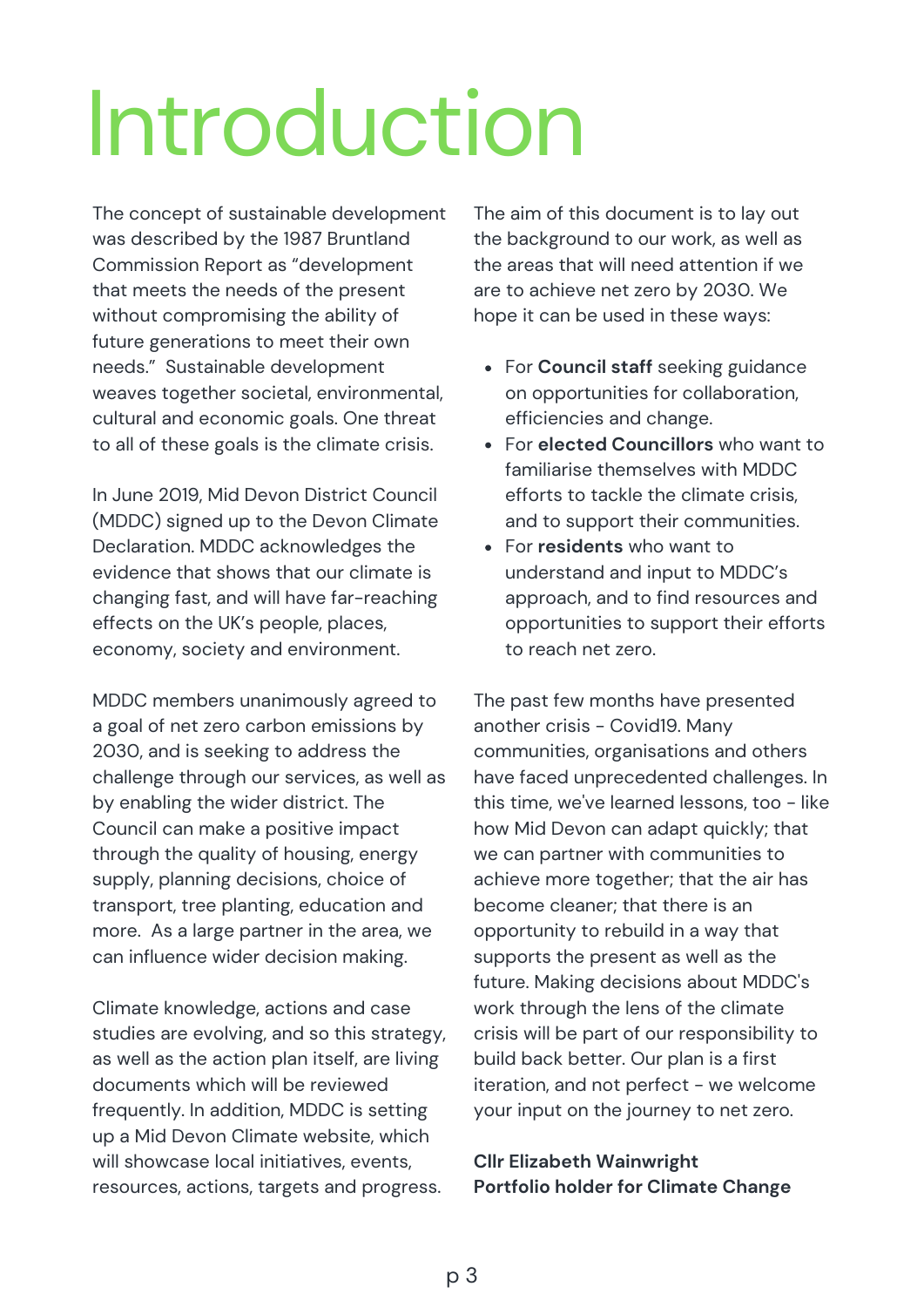# **The climate is changing** Background

In the last century our climate has started to change rapidly. There is overwhelming evidence that most of the warming we have seen is due to increased concentrations of greenhouse gases (GHG) in the atmosphere. Human activities have directly increased the amount of carbon dioxide, methane and some other greenhouse gases. Carbon dioxide and methane are the GHGs which have the greatest impact on our changing climate. Methane has a stronger greenhouse effect, but there is less of it. Carbon dioxide is more abundant in the atmosphere and remains much longer, having a greater cumulative effect on our climate. By the start of the 20th century, the CO2 concentration in the atmosphere had exceeded the highest levels of the past 800,000 years. Ice cores show that in the time that human beings have roamed the planet, CO2 levels have stayed well below 300 parts per million (ppm). This threshold was crossed in 1910. As of January 2020, it stood at 414ppm. Globally, three quarters of GHG emissions come from fossil fuels and industrial processes such as cement-making. Agricultural practices like forest felling and peatland destruction account for much of the rest. As we emit more GHGs they continue to build up.

The average temperature of the world has increased by at least 1degC since the pre-industrial era. Two thirds of that warming has taken place since 1980. A single degree might not sound like a lot but life survives in a 'Goldilocks zone' of not too hot, not too cold.

(During the last ice age, the global average temperature was only about 5decC below what it is now).

On top of this we have seen more extreme weather events like heatwaves and heavy rainfall, and there is increasing attribution of this to increased GHGs in the atmosphere. And 16 of the 17 warmest years on record have occurred since 2001, with 2016 being the warmest yet.

References:

- 'Carbon Dioxide: vital signs of the planet', NASA, 2020
- 'Global GHG Emissions (by economic sector)', EPA, 2014
- '800,000 years of Carbon Dioxide', Climate Central, 1 May 2019
- 'What are Climate Change and Global Warming?' WWF, https://www.wwf.org.uk/climatechange-and-global-warming

If we are to prevent the worst effects of climate change, there is global agreement that temperature rises need to be kept well below 2°C from the pre-industrial era, with an ambition to keep it below 1.5°C.

Assessments suggest that we are currently on course for temperature rises of up to as much as 4°C or higher.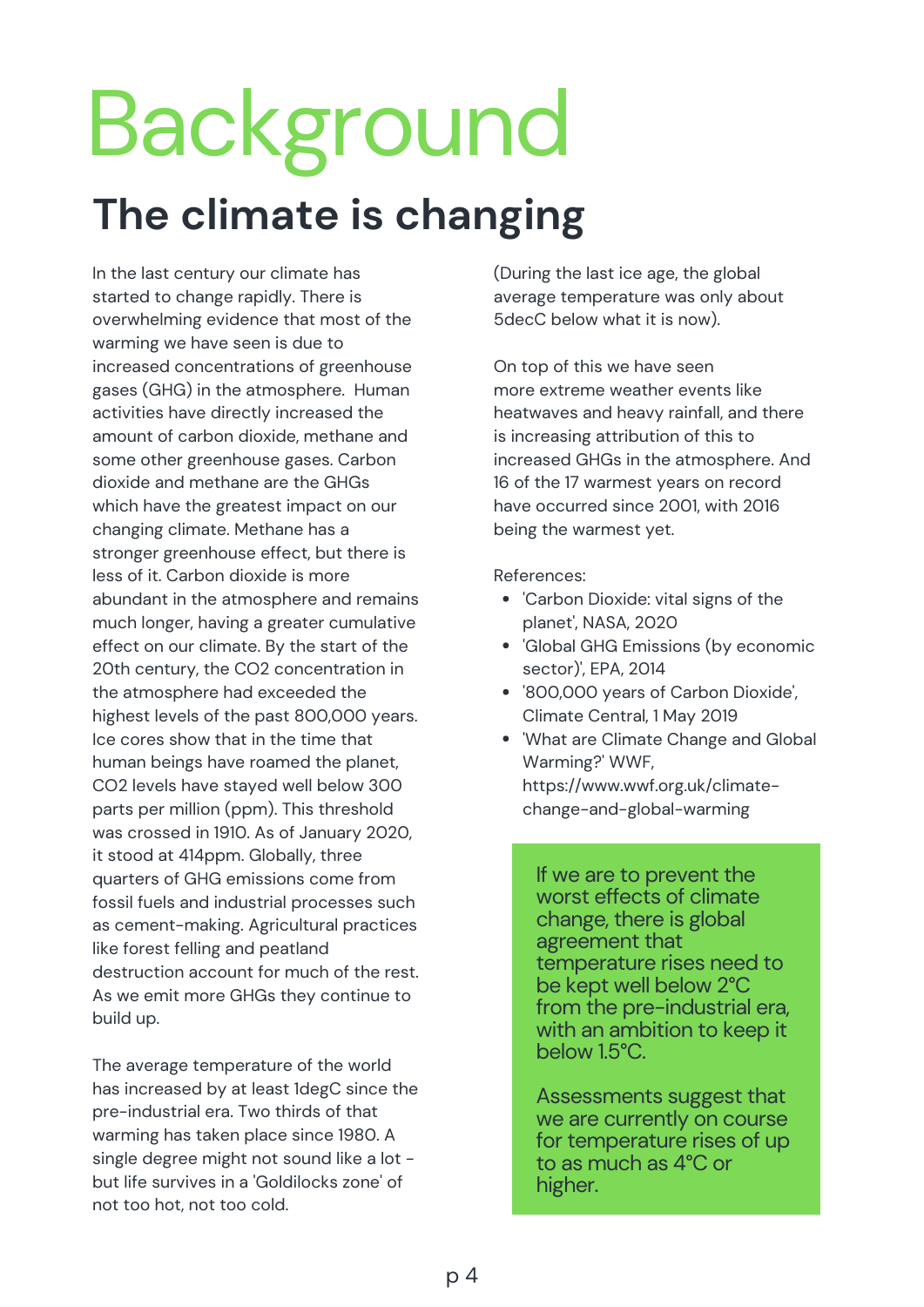### **Globally...**

A warming planet increases the risk of coastal flooding and population displacement. More than half of the world's population now lives within 60 kilometres of shorelines. As well as injury or death, floods increase risks of infection from water-borne diseases. Population displacement could increase tensions and the risk of conflict.

More variable rainfall patterns are likely to compromise the supply of fresh water. Water scarcity already affects four out of every 10 people. A lack of water and poor water quality can compromise health, e.g. an increased risk of diarrhoea, which kills approximately 2.2 million people every year, and other illnesses.

Malnutrition already causes millions of deaths each year, from a lack of sufficient nutrients to sustain life and a resulting vulnerability to infectious diseases like malaria, diarrhoea, and respiratory illnesses. Increasing temperatures and more variable rainfalls are reducing crop yields in many regions, where food security is already a problem.

### **In the South West...**

Sea levels are likely to be 26-29 cm higher by the 2050s than they were in 1991.

Between 1961 and 2006, winter precipitation increased by 15.9%. By the 2050s, winter precipitation is likely to increase by a further 17%.

Between 1961 and 2006 summer precipitation decreased by 8.8%. By the 2050s, summer precipitation is likely to decrease by 20% (and possibly by as much as 44.5%).

These figures have been taken from the UK Climate Projections 2009 (UKCP09) and are based on the 1961-1990 baseline.

This report also contains information about how these changes may affect key sectors across the South West's environment, economy and society. In November 2010 Climate South West hosted a workshop to bring together partners in order to identify the climate impacts which are most pertinent for the South West. The following key themes emerged:

**Critical Infrastructure** - Disruption to infrastructure and transport links from flooding and severe weather, which affect access, utilities, and services. This is a particular issue for rural and isolated communities. Such disruption also poses a risk to business due to the impacts on logistics and supply chains.

**Tourism** - Impacts on tourism from coastal change, disruption to infrastructure, health effects (particularly heat-related); as well as the effects of increased visitors (due to hotter, drier summers) on infrastructure and the environment.

**Health** - Impacts of heat (e.g. heat stroke, skin cancer) particularly on elderly and transient populations (tourists), as well as increased risk of tick-borne diseases and mental health issues arising from flood events.

**Biodiversity** - Impacts of climate change on ecosystem services (i.e. availability of water, changing natural habitats and landscapes).

**Coastal Change** - Sea level rise and erosion impacting on business, people, property, transport and wildlife, it is recognised that agriculture is an important sector locally and that local government will have an increasing responsibility for delivering on adaptation in their local areas and engaging communities.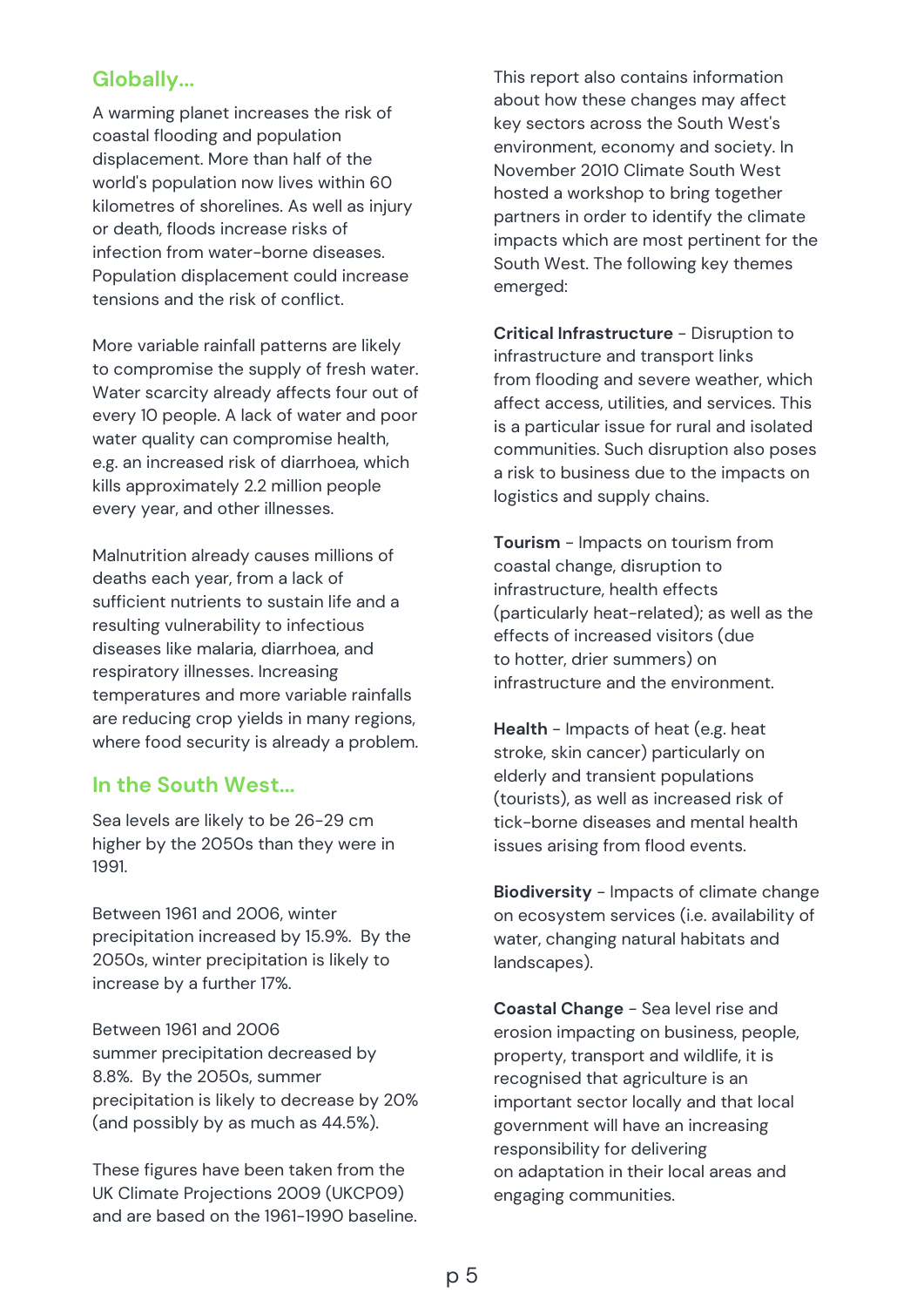## UK regulations & legislation

The Government has taken a number of steps to limit the UK's emissions of greenhouse gases through legally binding targets. The UK has been signed up to the Kyoto Protocol since 1995.

The Paris Agreement followed the 2015 United Nations Conference on Climate Change of 195 countries, and aimed to hold the increase in global temperature to well below 2°C and pursue efforts to limit the increase to 1.5°C.

## **The Climate Change Act**

The Climate Change Act was passed in 2008 and established a framework for an emissions reduction path. At the time, it also strengthened the UK's leadership internationally by highlighting the role it would take in contributing to urgent collective action to tackle climate change under the Kyoto Protocol. The Climate Change Act includes the following:

- A **2050 Target.** The act commits 1. the UK to reducing emissions by at least 80% in 2050 from 1990 levels. This target was based on advice from the CCC report: Building a Lowcarbon Economy.
- **Carbon Budgets.** The Act requires 2. the Government to set legally binding 'Carbon budgets'. A carbon budget is a cap on the amount of GHGs emitted in the UK over a five-year period. The first four carbon budgets have been put into legislation and run up to 2027. The CCC has recommended a target for a further 4 year period (see table opposite).
- A **National Adaptation Plan** requires 3. the Government to assess the UK's risks from climate change, prepare a strategy to address them, and encourage critical organisations to do the same.

#### 4. The **Committee on Climate**

**Change** was set up to advise the Government on emissions targets, and report to Parliament on progress made in reducing greenhouse gas emissions

## **UK carbon budgets:**

| Year        | <b>Million tonnes of</b><br>CO <sub>2</sub> equivalent |
|-------------|--------------------------------------------------------|
| 2008-12     | 3,018 MtCO2e                                           |
| $2013 - 17$ | 2,782 MtCO2e                                           |
| 2018-22     | 2,544 MtCO2e                                           |
| $2023 - 27$ | 1,950 MtCO2e                                           |
| 2028-32     | 1,765 MtCO2e                                           |

### **See appendix for details of:**

- The Energy Act 2011
- The Green Deal
- Housing Assistance Policy 2019-22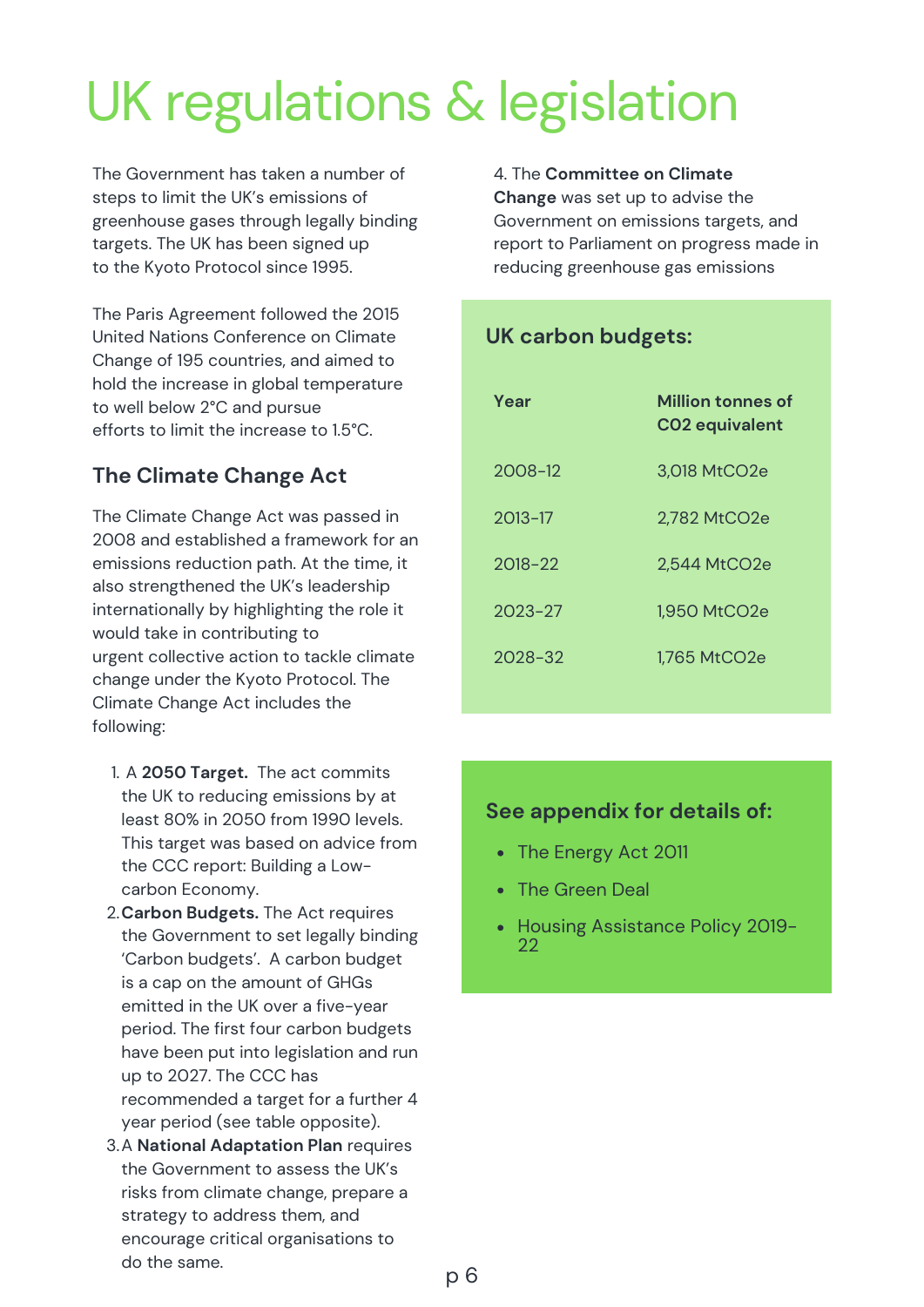## National indicators

On 31 January 2011, the Department of Energy & Climate Change (DECC) requested views from local authorities on a way forward on sharing information on GHG emissions from local authority owned estates and operations.

DECC signed a Memorandum of Understanding (MOU) with the Local Government Association (LGA, formerly the Local Government Group) in 2011 to recognise the pivotal role local authorities have in reducing emissions at the local level. The first milestone in the Annex to the MOU was to develop and agree approach for sharing information on greenhouse gas emissions from council own estate and operations. DECC and the LGA agreed and signed an updated MOU in 2013 that recognises councils have a unique insight and reach into communities, and can ensure carbon reduction policies and programmes benefit communities and protect the most vulnerable. The reporting criteria for greenhouse emissions have been spilt into various 'scopes' as outlined below:-

| <b>SCOPE</b>                                    | <b>DETAILS</b>                                                                                                                                                                                                                                                                                                                                                        |
|-------------------------------------------------|-----------------------------------------------------------------------------------------------------------------------------------------------------------------------------------------------------------------------------------------------------------------------------------------------------------------------------------------------------------------------|
| 1 (direct emissions)                            | Activities owned or controlled by MDDC that release emissions straight<br>into the atmosphere. Examples include emissions from combustion in<br>owned or controlled boilers, owned or controlled vehicles.                                                                                                                                                            |
| 2 (energy indirect)                             | Emissions being released into the atmosphere associated with the<br>consumption of purchased electricity, heat, steam and cooling. These<br>are indirect emissions that are a consequence of MDDC's activities but<br>which occur at sources we do not own or control, e.g. electricity<br>purchased for own consumption from the National Grid or a third party.     |
| 3 (other indirect)                              | Emissions that are a consequence of MDDC actions, which occur at<br>sources which we do not own or control, e.g. business travel not owned<br>or controlled by MDDC (eg. use of public transport), commuting, use of<br>'grey fleet' (use of employees' own cars for which fuel costs are claimed<br>back), emissions from contractors, and supply chain procurement. |
| 4 (other not<br>categorised in<br>other scopes) | Emissions produced by secondary sources such as businesses and<br>Farms (see action plan for details)                                                                                                                                                                                                                                                                 |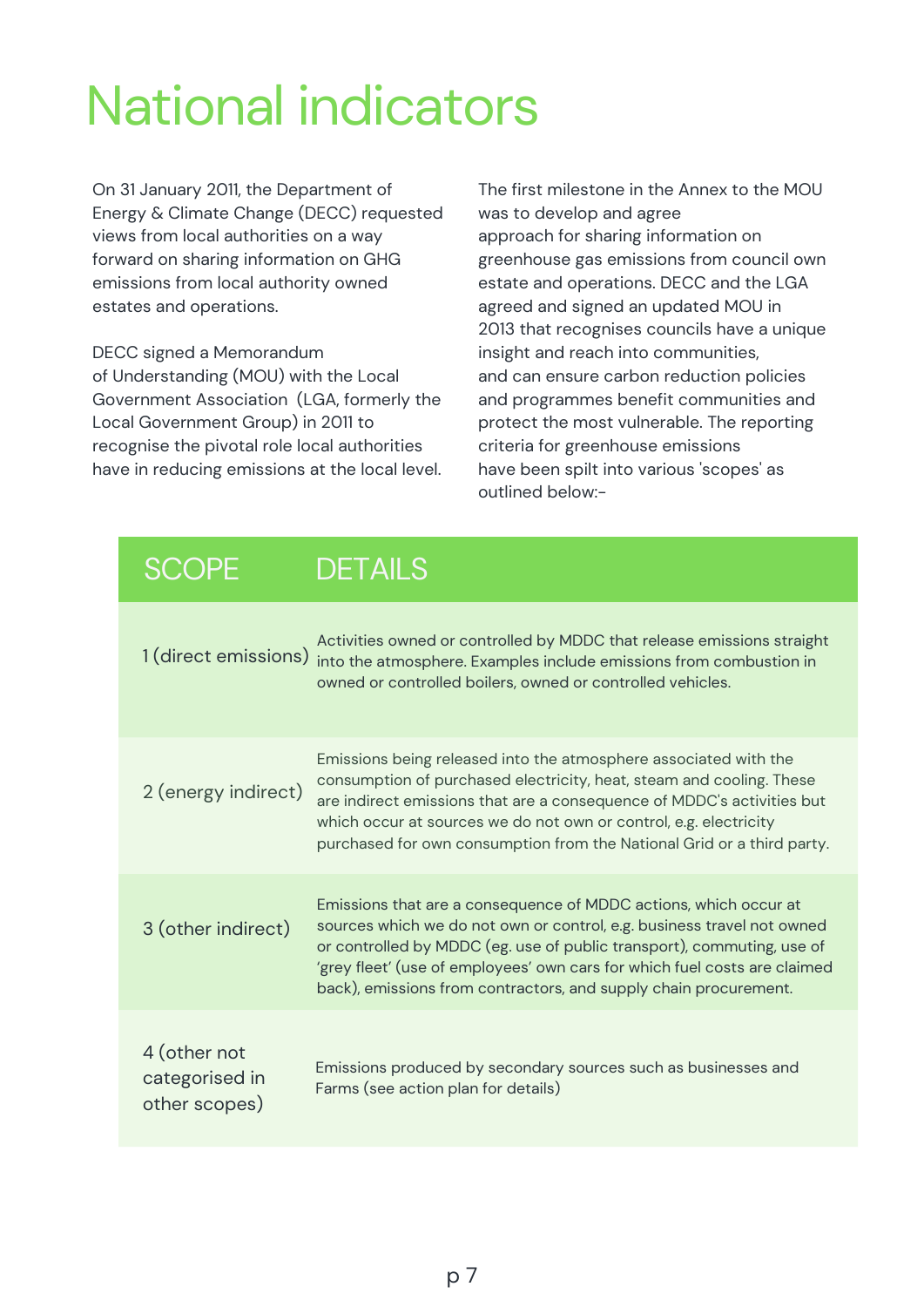MDDC has reported the following baseline emission figures to the Department of Energy as well as making them available on our website:

| <b>Scope</b>   | <b>Emissions for</b><br>2018-19 (tCO2) |
|----------------|----------------------------------------|
| $\mathbf{1}$   | 6500.8                                 |
| $\overline{2}$ | 3550.6                                 |
| 3              | 10350                                  |
| 4              | <b>Refer to Action</b><br>Plan         |

In MDDC's climate action plan, we have determined a figure for the impact of each scope's actions on carbon emissions. This will provide a way to visually track the reduction in emissions over the years, and will give a quick-glance sense of impact of the various actions we plan to undertake.

\*\*Add graphic here to show breakdown of Mid Devon's carbon emissions\*\*

## **20,390 tCO2e**

MDDC's baseline annual carbon footprint, as of January 2020: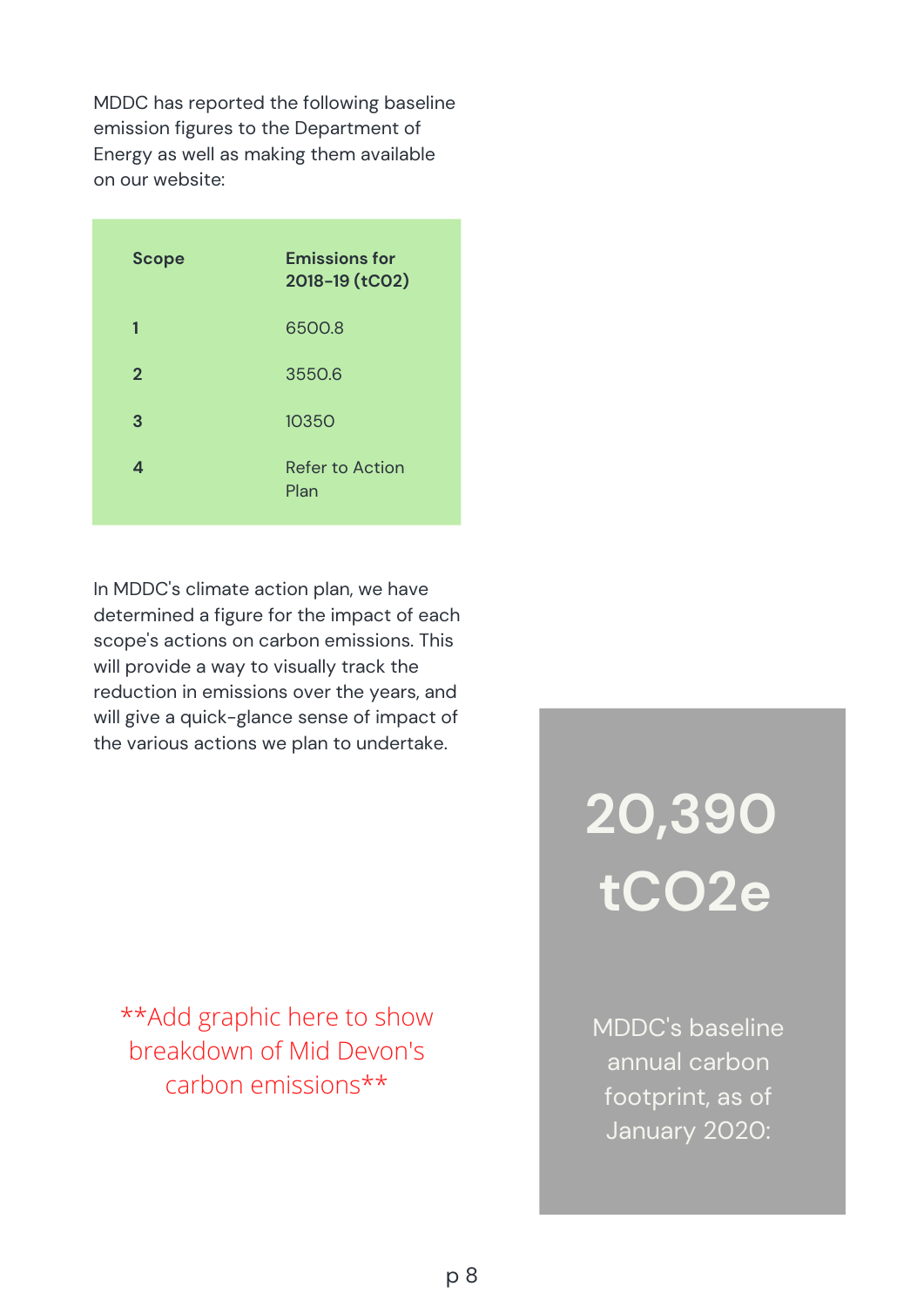## MDDC context

### **Corporate Plan 2020-24 Local Plan**

MDDC states in its Corporate Plan that its aims with respect to the Environment are:

- Encourage retro-fitting of measures to reduce energy usage in buildings.
- Encourage "green" sources of energy, supply new policies and develop plans to decarbonise energy consumption in Mid Devon.
- Identify opportunities to work with landowners to secure additional hedgerow planting, biodiversity and reforestation.
- Consider promoting the designation of the Exe Valley as an Area of Outstanding Natural Beauty (AONB).
- Encourage new housing and commercial developments to be "exemplars" in terms of increasing biodiversity and reducing carbon use.
- Increase recycling rates and reduce the amounts of residual waste generated.
- Explore large-scale tree-planting projects and re-wilding to enhance biodiversity and address carbon pressures.
- Promote sustainable farming practices in partnership with local farmers, district and county councils; including research into best practice re better soil management and animal husbandry.
- Work with parish and town councils to promote the development and retention of parks and play areas across the district.
- Support community activities that improve the environment such as litterpicks, guerrilla gardening, or community adoption of assets.
- Work with developers to secure our ambitious plans for the J27 'Devon Gateway'.

The Local Plan was adopted on the 29th July 2020. It includes policies to achieve sustainable design and reduce carbon emissions and pollution in accordance with the latest national policy and guidance.

However MDDC is keen to begin work on the next version of the local plan imminently, to create a plan that more ambitiously supports our aim to become carbon neutral by 2030.

### **Climate Action plan**

Building on previous work, our Climate Action Plan was created in 2020, and runs to 2030 and beyond. This is a tool and a guide for reducing our carbon emissions to net zero.

The plan was created in a context of years of reduced funding for local government, and more recently, the Covid19 global pandemic. Recognising these challenges, alongside the ever-worsening climate crisis, our plan starts by identifying actions that will increase the efficiency and effectiveness of our existing work in reducing emissions. The plan will become more ambitious as new funds, capacities and projects are identified. The unanimous Council commitment to the climate agenda in 2019 also promised to take all future Council decisions through the lens of the climate emergency. So, rather than seeing our climate plan as a separate 'project', it should be seen as a curator of workstreams that -- with some support, training and climate friendly decision-making -- will support council services and our residents in a climate neutral way.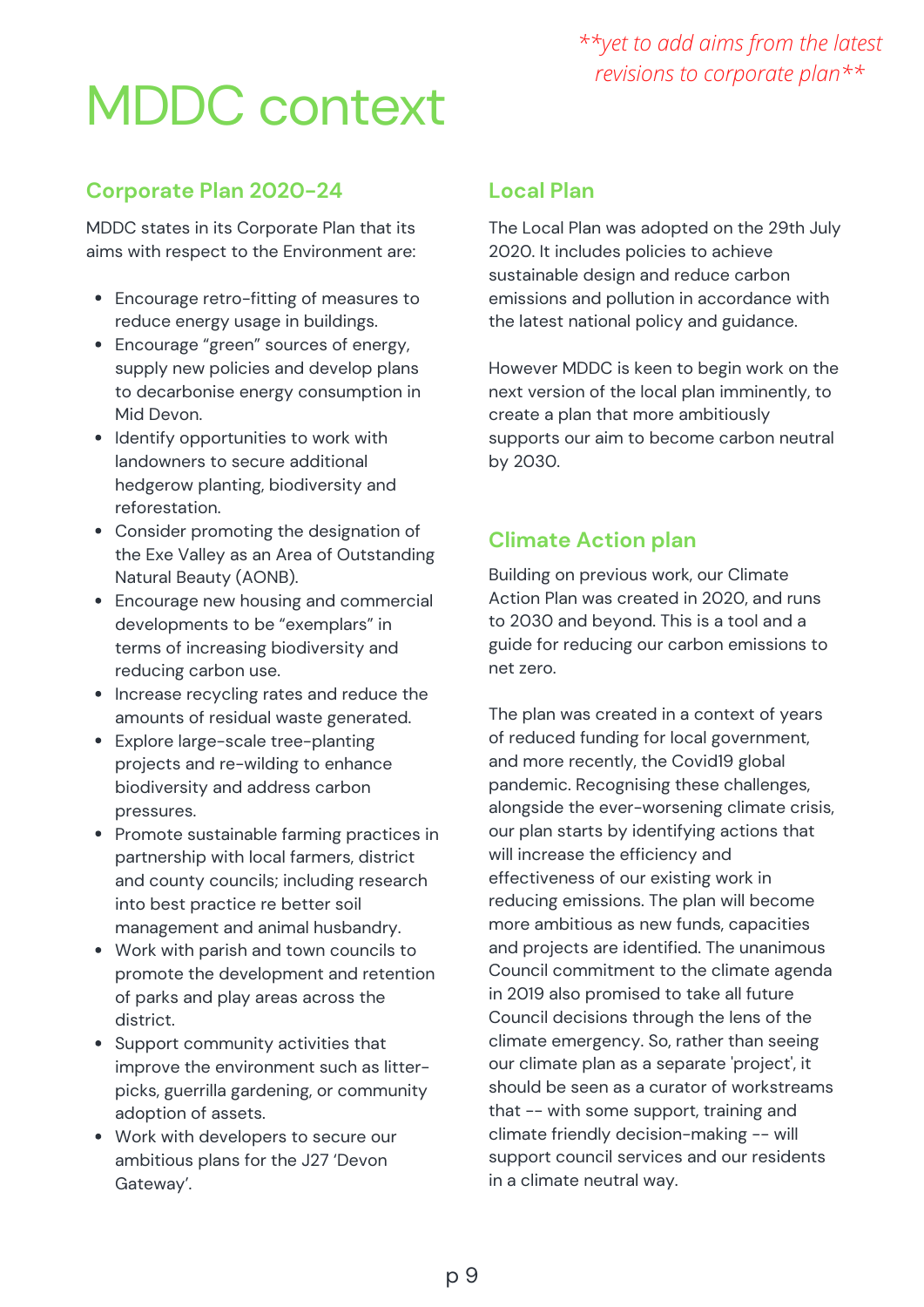## How is MDDC strategically addressing the climate crisis?

- Play our part in helping to deliver local targets on climate change.
- Implementing adopted planning policies that require new development to mitigate and adapt to climate change through sustainable materials.
- Allowing renewable energy development in suitable locations and at an appropriate scale in accordance with planning policies and guidance.
- Achieve significant reductions of greenhouse gas emissions from the Council's operations through energy conservation, greater use of renewable energy and sustainable transport, reducing the consumption of resources and minimising the environmental impact of procurement of goods and services.
- Ensure that the Council's policies and actions are consistent with the concept of sustainable development.
- Develop plans with our partners and local community to progressively address the causes and impacts of climate change.
- Empower and encourage sustainable communities by committing support and where possible, resources to community-led initiatives.
- Work with partners in tackling the climate crisis, encouraging our partners to commit to positive action.
- The Council has a number of Policy Development Groups that will all work to monitor and review the Climate Change Action Plan. It has been shown which PDG is responsible for monitoring which category of this strategy and recommendation to the Council's Cabinet for approval.

**Mitigation** – this refers to actions that reduce our contribution to the causes of climate change. This means reducing our emissions of GHGs like carbon dioxide (CO2), through energy efficiency and using alternative forms of transport and energy. Mitigation is important in the long term as it is only by reducing our GHG emissions that we will minimise human-induced climate change. Many of the measures to help reduce emissions may also have other benefits such as saving money and encouraging a more inclusive society.

**Adaptation** - addresses the impacts and opportunities resulting from a changing climate. Irrespective of the success of mitigation efforts, there will still be some degree of climate change. This stems from our historic greenhouse gas emissions and the persistence of these gases in the atmosphere.

### **See appendix for details of MDDC's:**

- Planning Strategy policies
- Development management policies
- Procurement sustainability policy
- Enforcement policy 2019
- Energy projects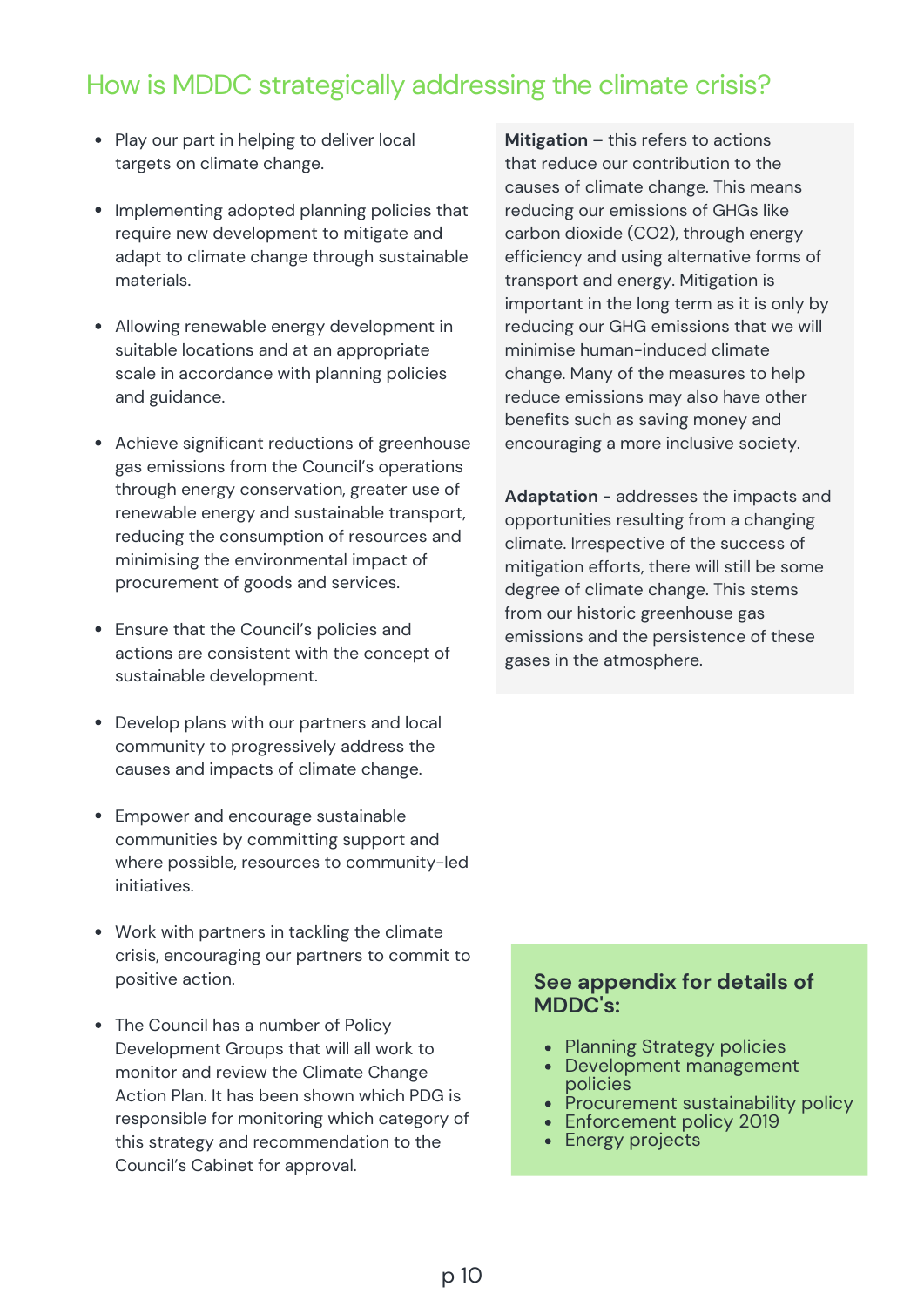## What is MDDC doing already to tackle the climate crisis?

This section provides an insight into a **Corporate Plan 2020-24** number of schemes introduced by Mid Devon District Council that directly benefit its corporate aim to reduce its carbon footprint.

1. Solar PV to Housing Stock - In 2012 the Council signed an agreement to allow over 1,170 Solar PV systems to be fitted to the Council's housing stock

2. Across the non-housing stock property portfolio, the Council has implemented the following measures:

- Low voltage lighting upgrades.
- Air handling unit upgrades.

- Variable Speed drives for large motors in air handling units / pool pumps etc. In order to reduce energy consumption.

- Vending machine controls at three leisure centres.

- Boiler optimisation at three leisure centres

- Valve Insulation

3. Solar PV panels have been installed on the roofs of our main offices at Phoenix House and our leisure/sports centres.

4. Individual home owners have benefitted from energy saving council initiatives such as the energy tariff switching scheme, the Eco Flex Scheme and referrals to the LEAP scheme.

5. Two Electric Car charging points have been installed at each of the Councils three Leisure Centres.

6. Biomass Boiler has been installed at Lords Meadow Leisure Centre. This is fuelled by locally sourced woodchip and heats water for the whole building.

7. Waste and recycling - No waste is sent to landfill – all waste collected by Mid Devon is either recycled or used as feedstock for a recovery process

8. Fleet Contract - The new fleet contract for Mid Devon, in partnership with Exeter City Council, was awarded on 7th March 2019. This allows the council to trial new Eco-friendly vehicle types as technology emerges over the life of the contract which will make an impact on decisions regarding fleet replacement.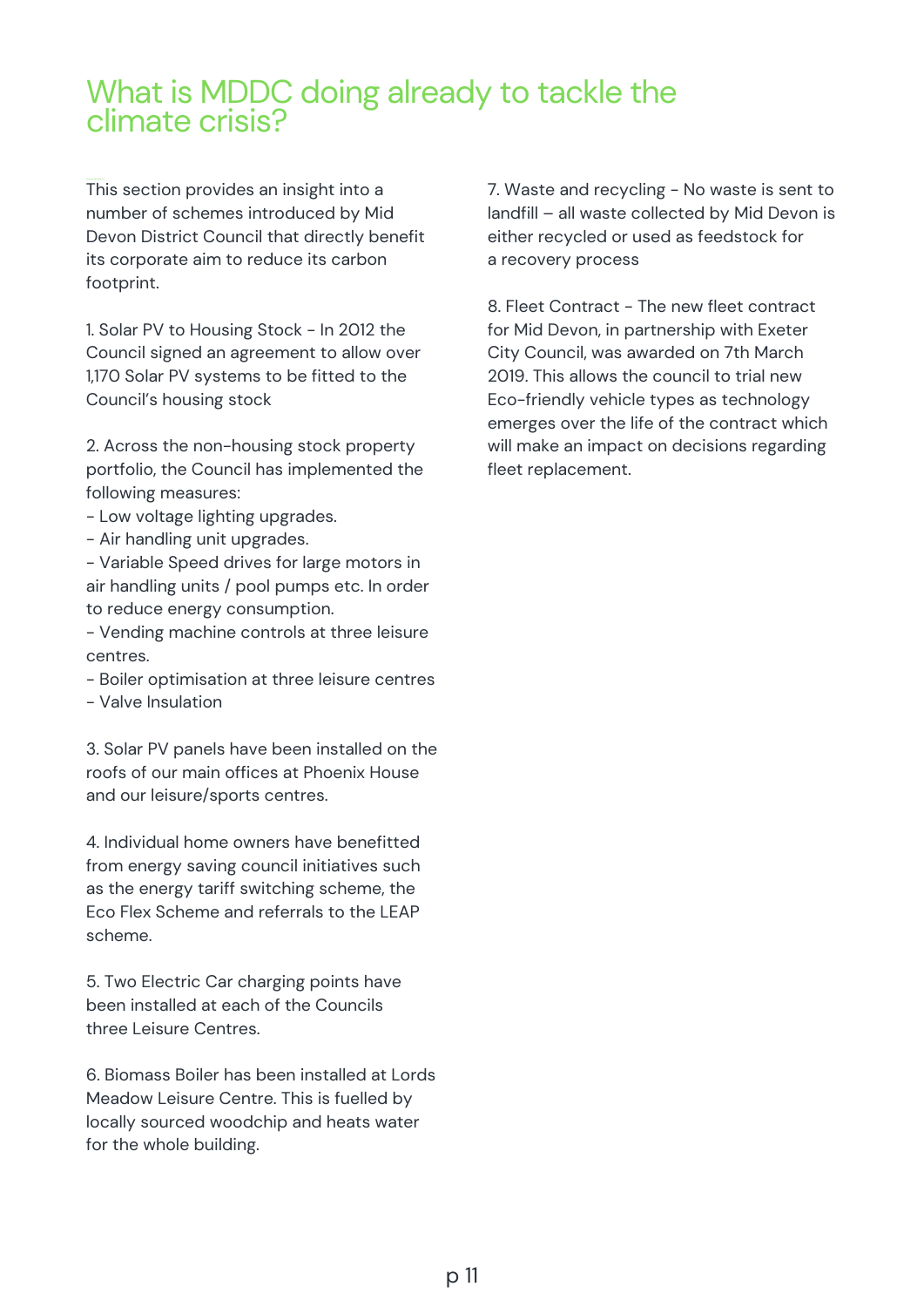## Devon-wide collaboration

Across Devon, there are processes and plans to support the County to become net zero in its carbon emissions by 2030. Mid Devon is collaborating with these processes, including with the following groups and processes: :

#### **Devon Climate Emergency Response Group (DCERG):**

Responsible for coordinating a Devon-wide response to the Climate Emergency. In 2019, the DCERG put out a call for ideas from the public on how to get Devon to net zero. Almost 900 responses were received.

### **Knowledge Hub**

A platform that brings together various neighbouring authorities to discuss initiatives, share resources, and prioritise shared work.

### **Devon Carbon Plan**

A Devon-wide plan being coordinated by the DCERG. A Citizens Assembly to inform the plan was planned for 2020 will now happen in 2021 because of the Covid19 pandemic. MDDC is working with the DCERG to apply relevant parts of the Devon Carbon Plan to our own work.

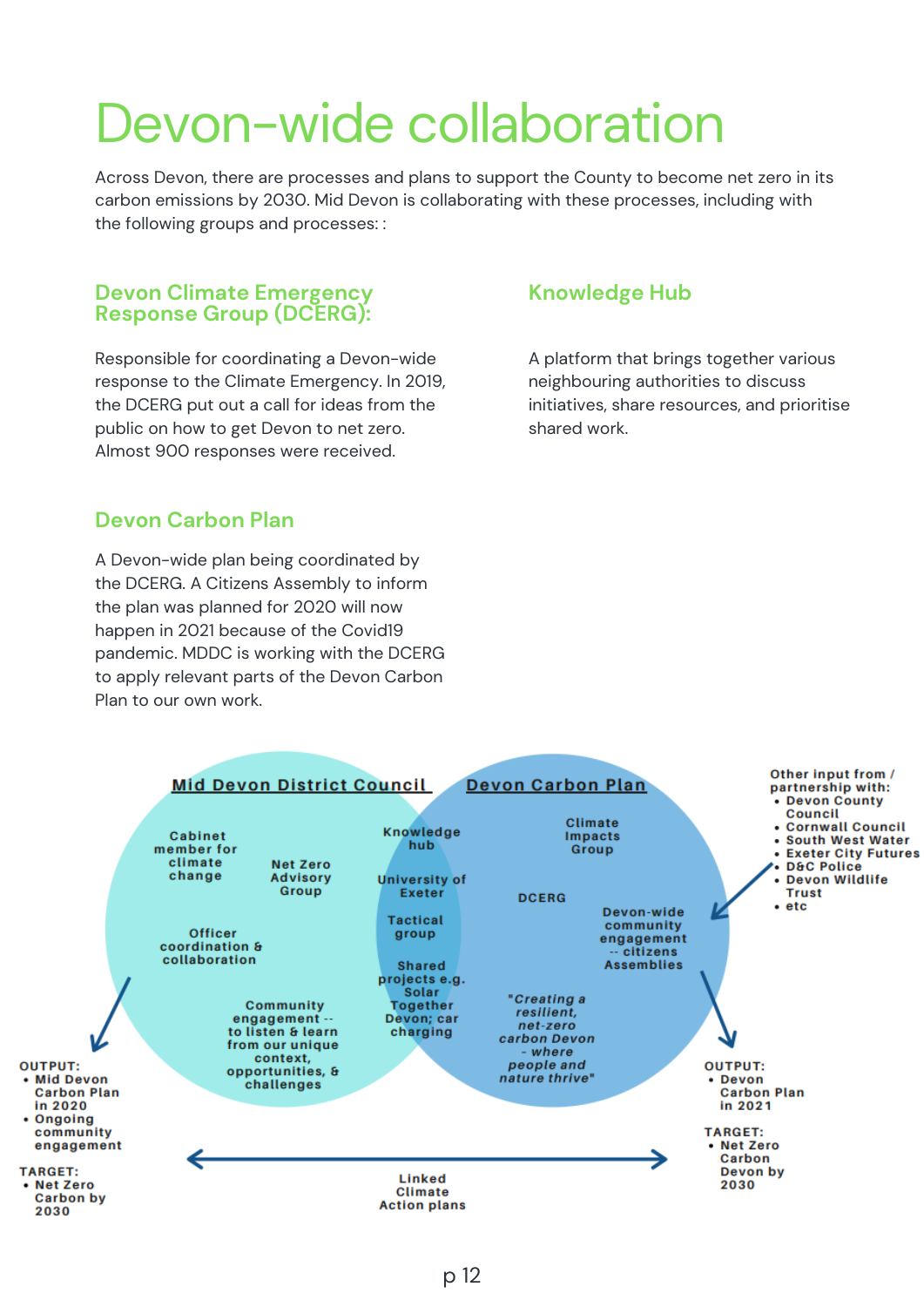## Connection & conversation

The climate agenda is not one that will be tackled without discussion, connection and conversation. Understanding different priorities and perspectives will help us identify opportunities, challenges and priorities.

With this in mind, in 2020 the Cabinet member for Climate Change set up two platforms to enable this:

## **Internal 'climate connector' meetings**

An opportunity for staff within different service areas of the council to meet together and discuss current priorities, challenges and decisions through the lens of the climate agenda. The aim is to reduce siloed thinking and increase the opportunties for sharing knowledge, resources and capacity.

*If you are an MDDC staff member (or elected member) and would like to join these meetings, please get in touch.*

## **External 'Mid Devon Climate Conversations'**

The Climate Conversations were set up to enable connections and collaboration between community members, Town and Parish Councils, organisations and MDDC.

There are various organisations, businesses and community groups that are also working on the climate agenda, and working to reduce their carbon footprint. There is much expertise and experience in the community, and MDDC would like to learn from and work with this.

## **The Net Zero Advisory Group (NZAG)**

This is a group of Councillors who meet to discuss, advise and support the rest of Council on climate priorities, bringing in external expertise where needed. The NZAG reports to the Environment Policy Development Group.

## **Feedback after the first 'Mid Devon Climate Conversation':**

"It was very interesting and so useful to connect with like minded people. I now have a lot to think about!"

"I would like to say how much I enjoyed the opportunity to be involved in the discussion about the Net Zero action plan.You laid out an interesting programme of topics which generated much sensible discussion."

"Thank you for organising and leading the meeting today which I thought was very interesting."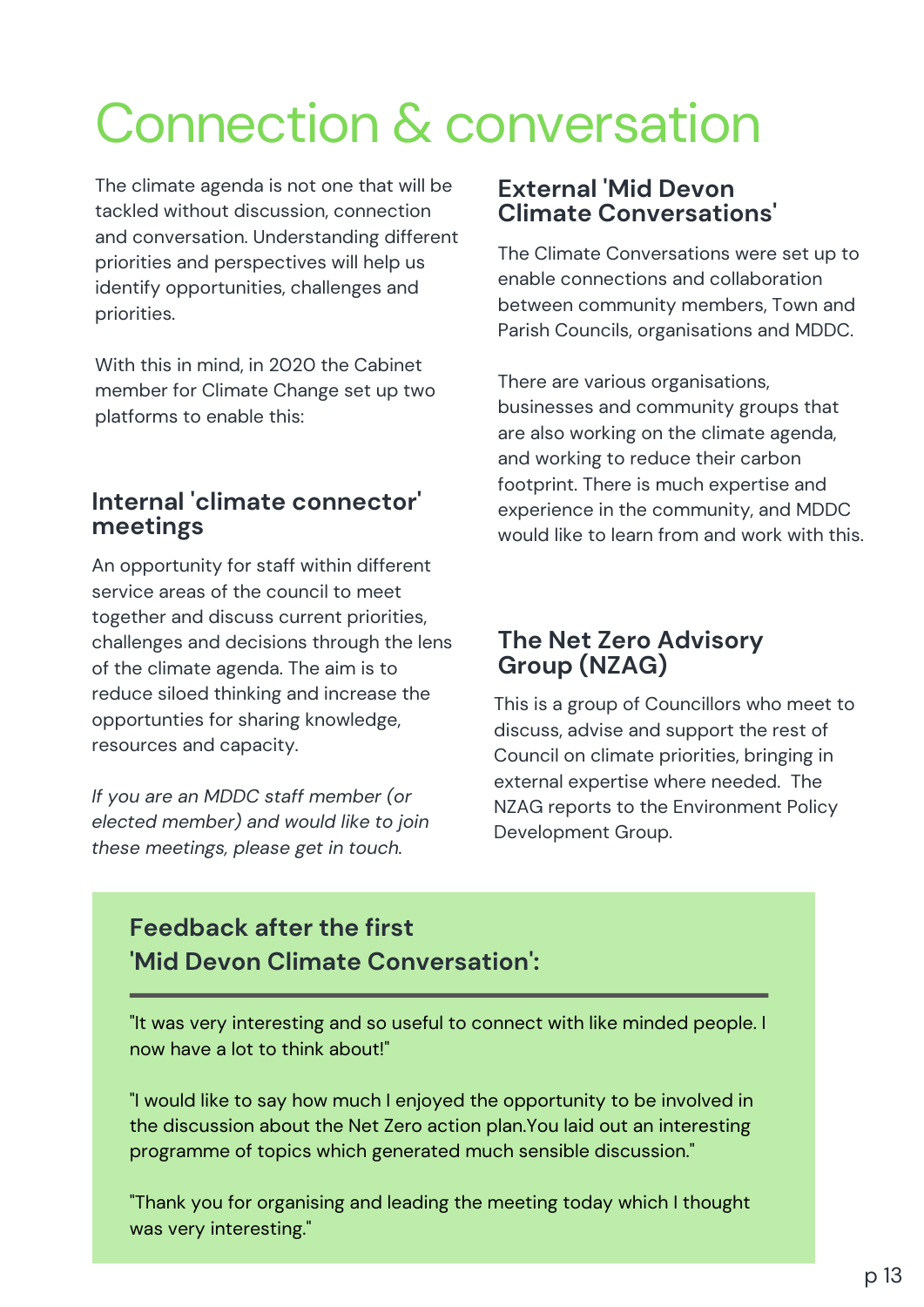## · Our Climate Action Plan

Our plan broadly breaks down into actions that will 1) directly reduce MDDC's own emissions, and 2) enable the wider district to reduce its emissions. Our target is for MDDC to be carbon neutral by 2030, but we will also work to support the wider district to become carbon neutral.

You can view the plan by clicking here \*\*MAKE THIS A HYPERLINK\*\*



| Theme                             | To include                                                                                                                                                 |
|-----------------------------------|------------------------------------------------------------------------------------------------------------------------------------------------------------|
| Internal structures and processes | Internal process that support our climate plan,<br>e.g. through procurement; communications;<br>decision-making guidance; home-working;<br>remote meetings |
| <b>Training</b>                   | Climate literacy training for Officers and<br>Councillors, plus key thematic briefings                                                                     |
| Housing, energy, assets           | Tree-planting; hydro electric scheme up and<br>running; energy efficient homes                                                                             |
| <b>Planning</b>                   | Update our Local Plan to include ambitious<br>climate policies; lobby government for powers<br>and finances                                                |
| <b>Transport</b>                  | Replace vehicles with hybrids / electric; car<br>charging points; training for taxi drivers                                                                |

| Theme                                   | <b>To include</b>                                                                                                                                                                                  |
|-----------------------------------------|----------------------------------------------------------------------------------------------------------------------------------------------------------------------------------------------------|
| <b>Tree planting &amp; biodiversity</b> | Partnering with residents to provide sites and<br>trees for planting; support community-led<br>biodiversity projects; review and revise verge-<br>cutting policies to promote greater biodiversity |
| <b>Food and farming</b>                 | Promoting local farmers and suppliers through<br>food hubs; supporting farmers to adapt and<br>lead on climate crisis                                                                              |
| <b>Business</b>                         | Create business toolkit; raise business<br>awareness of the Devon Climate Declaration                                                                                                              |
| <b>Transport</b>                        | Promote and improve walking, cycling and<br>public transport                                                                                                                                       |
| <b>Community engagement</b>             | Benefit from expertise and partnership<br>opportunities; support community-led projects<br>$\sim$ 1 $\Lambda$                                                                                      |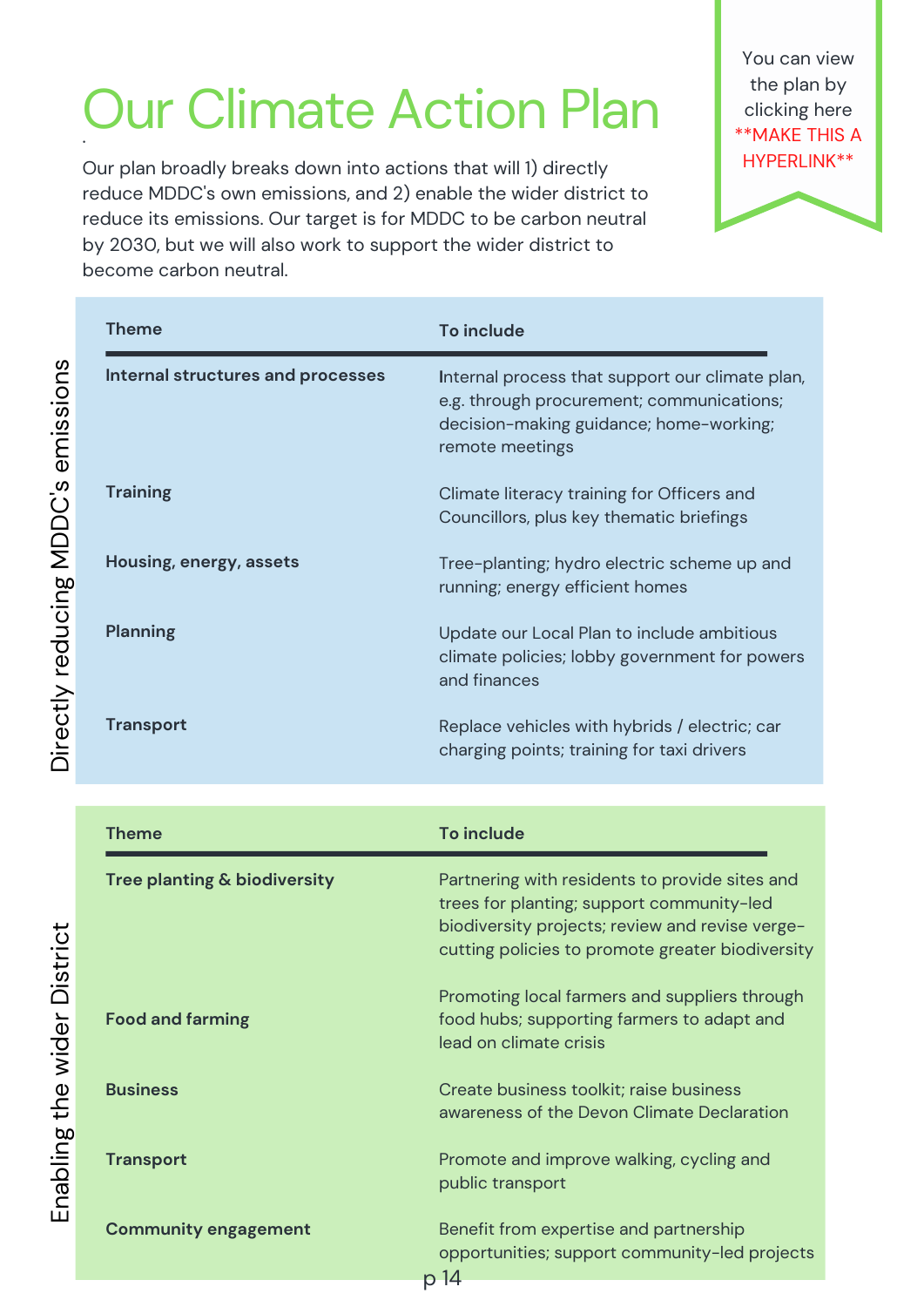## Key 2020-24 climate priorities

## **Increase climate knowledge, literacy and capacity at MDDC** Increase climate knowledge,<br>
literacy and capacity<br>
at MDDC<br>
Climate literacy training will be created

and rolled out to staff and Councillors. This will take the form of:

- Basic online modules for everyone.
- More in-depth training of key staff who can act as 'champions' and internal experts on particular activities.
- In-person thematic briefings to relevant officers and Councillors.

Extra staff time will be brought in to drive and coordinate our climate work.

2 **Identify schemes that will put us on track for net zero carbon by 2030**

Working with partners and residents, we will identify 'big ticket' initiatives and ways of working that will keep our plan on track.

## **Create a 'Community Climate & Biodiversity Support Fund'** Create a 'Community<br>
Climate & Biodiversit<br>
Support Fund'<br>
There are many local residents and

community-led organisations that, with a bit of financial support, will work to reduce carbon emissions and increase local biodiversity. We see this as part of our partnership approach.

## **Identify cycling and walking priorities and opportunities** Identify cycling and www.<br>
priorities and opporture<br>
The Covid19 lockdown in the UK saw

increased demand for cycling and walking infrastructure, and the Government committed funding for Active Travel schemes. Though Devon County Council is responsible for transport infrastructure, MDDC nonetheless wants to create partnerships and opportunities to improve active and public transport in Mid Devon. Transport is one of the biggest contributors to C02 in Devon.

### **Get our Hydro-electric scheme running in Tiverton**

3

This will provide renewable energy to the Council offices, making Mid Devon the first effectively 'off grid' Council.

Extra energy generated will be sold back to the grid.

## **Review and update MDDC Procurement strategies** Review and update MDD<br>Procurement strategies<br>MDDC's supply chains are a significant

contributor to emissions. There are various tools and frameworks that can improve the social and environmental value achievable through procurement.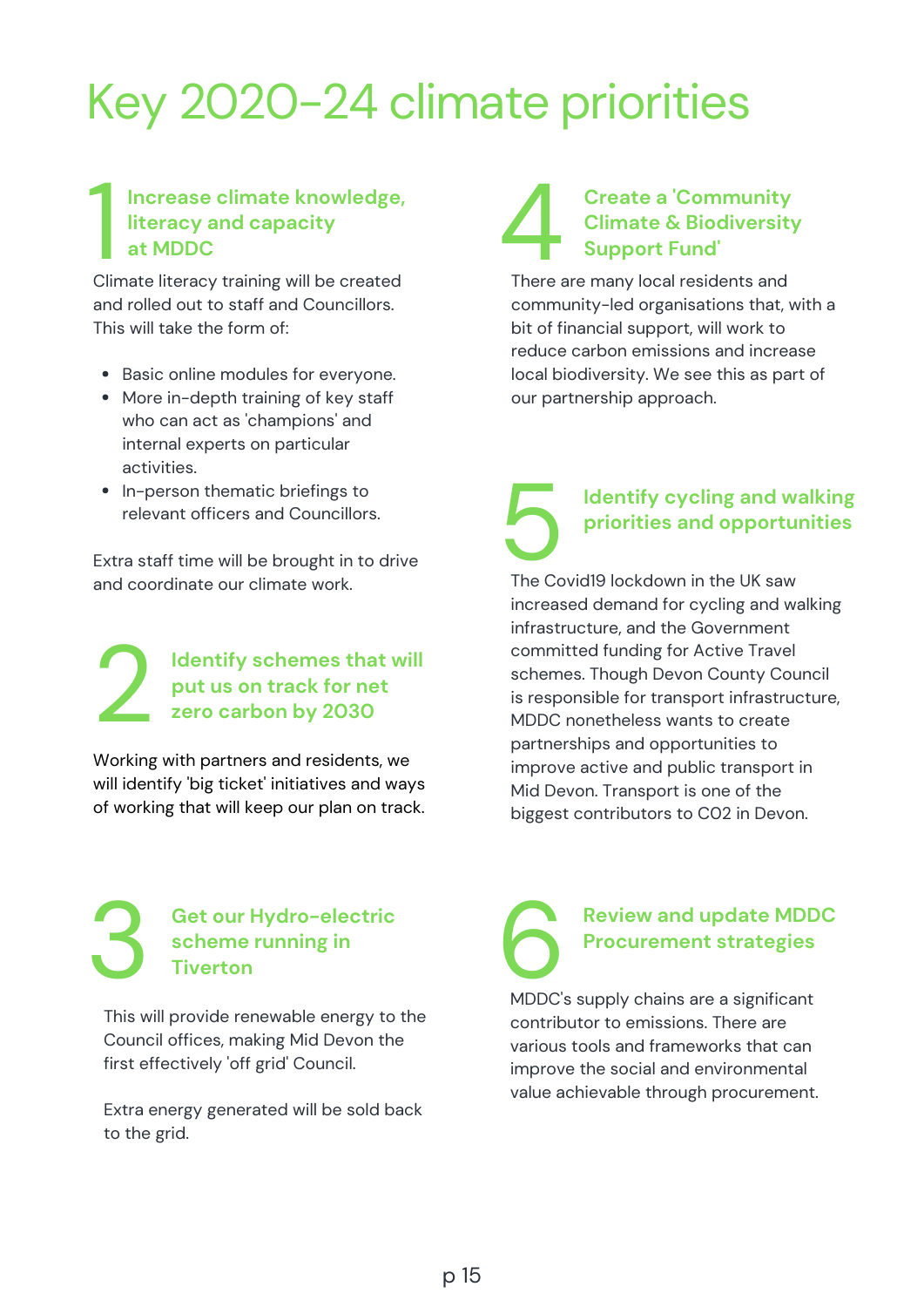## **Tracking the impact of our actions**

Our plan will include graphs and tables to show the impact of different actions on the reduction in C02. This will be viewable by year, by project, by Council workstream, and by category of activity, e.g. efficiencies, lobbying, upgrades, etc. (The below are for demonstration and are not accurate).



Tracking our impact this way will allow us to test and monitor the impact of our proposed activities. We have figures for MDDC's annual carbon baseline as of 2020. This figure covers MDDC property and assets, and our direct and indirect activities. It does not cover the wider District of Mid Devon e.g. businesses, farms, private households, transport.

Some Parishes are working to determine their own carbon baseline, with the help of Exeter University. This is something we will explore and encourage in Mid Devon, so we have an accurate picture of the District's entire carbon footprint, and can better support our towns and Parishes to decarbonise.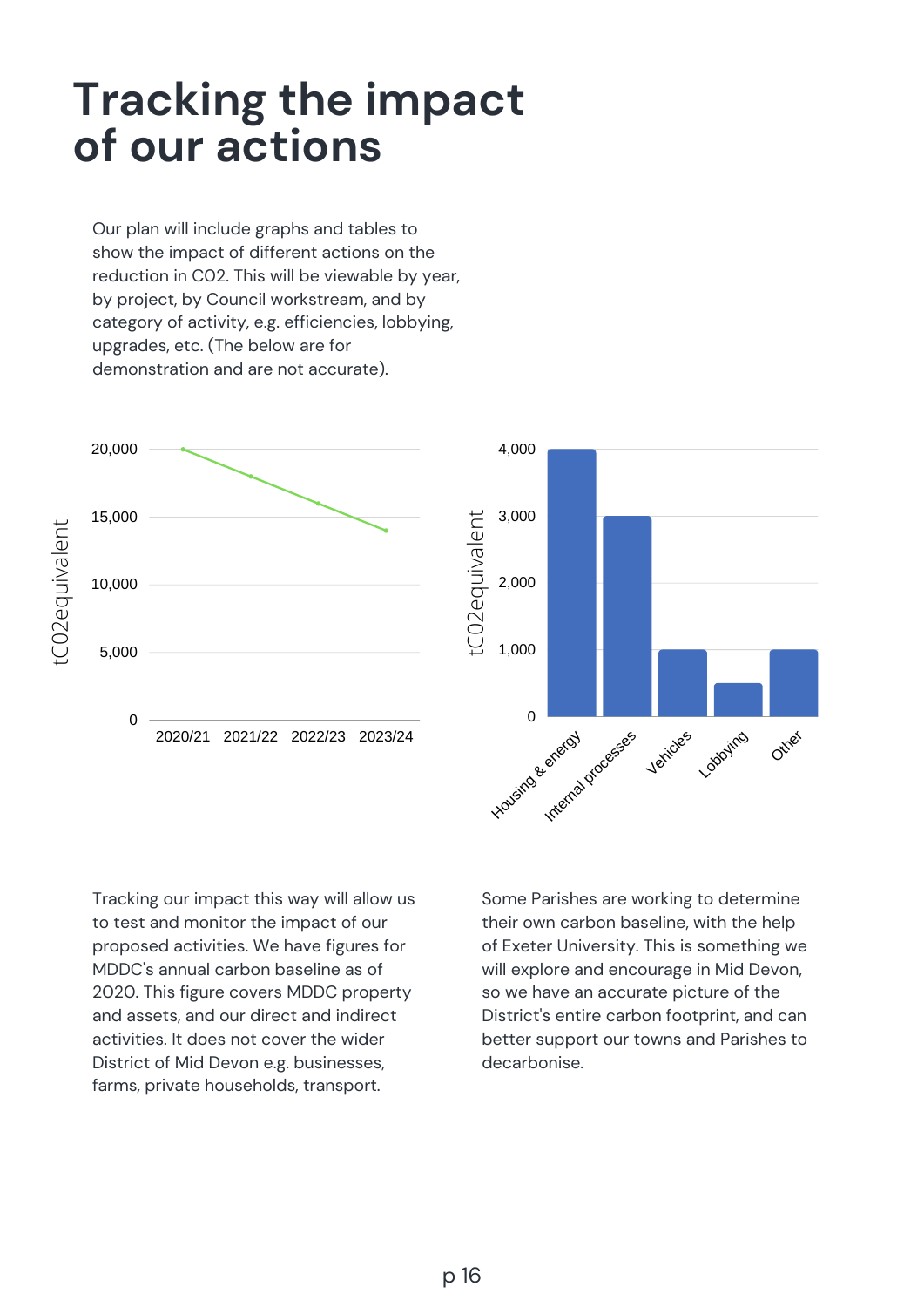## Local organisations & initiatives

\*\*To add spreadsheet info\*\*

\*\*This will eventually link to a 'community map' to enable connections\*\*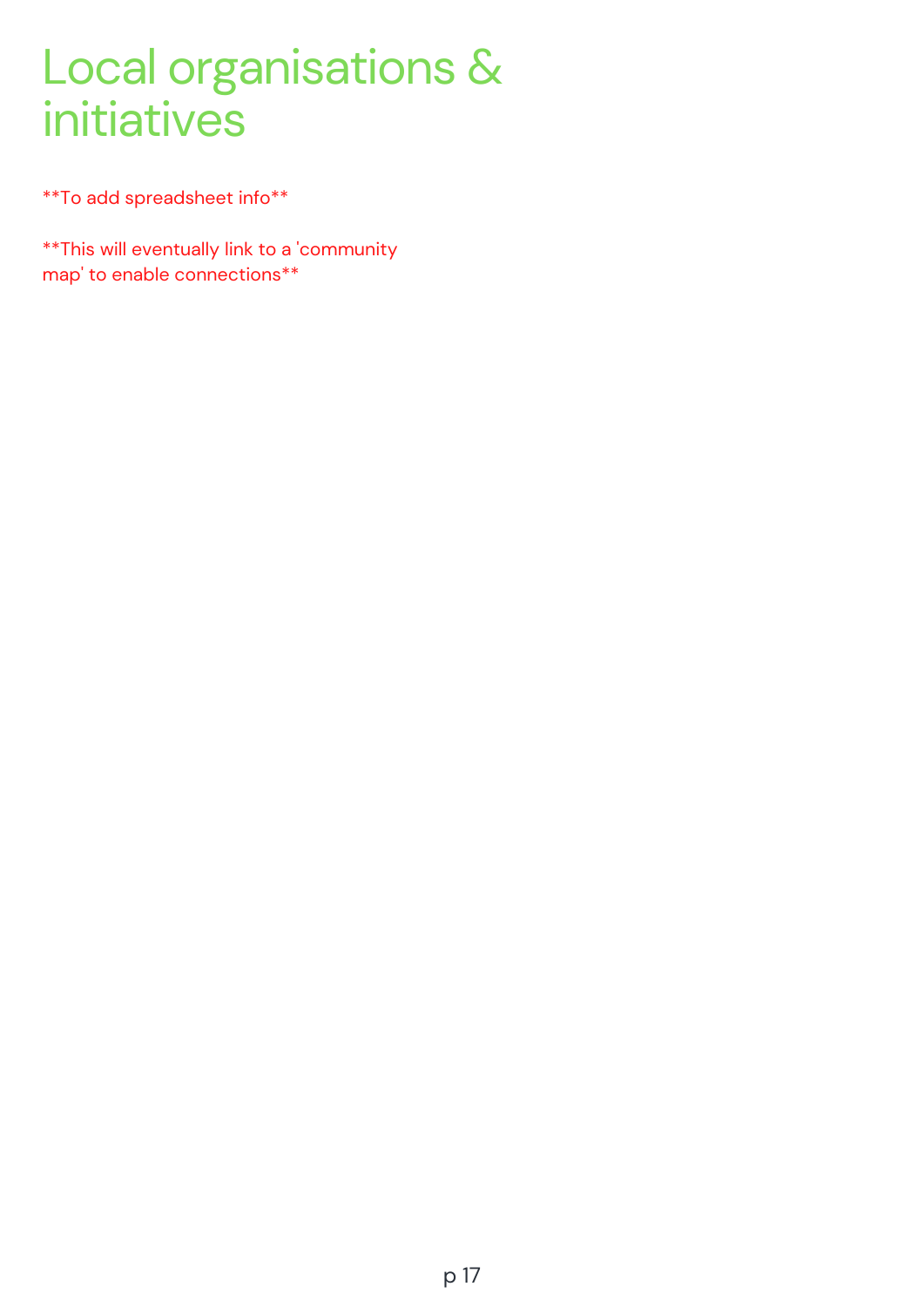## Resources & reading

## **Planning:**

**The Centre for Sustainable Energy** - support and tools for creating neighbourhood plans: <https://www.cse.org.uk/projects/view/1343>

**How Green in My Neighbourhood Plan?** - https://www.cse.org.uk/downloads/reports-and[publications/policy/community-energy/planning/renewables/how-green-is-my-plan](https://www.cse.org.uk/downloads/reports-and-publications/policy/community-energy/planning/renewables/how-green-is-my-plan-rural.pdf)rural.pdf

**The Town and Country Planning Association** - the role of the planning system in carbon reduction, and legislative underpinning - https://www.dover.gov.uk/Planning/Planning-Policy[and-Regeneration/PDF/3-Town-and-Country-Planning-The-Climate-Crisis.pdf](https://www.dover.gov.uk/Planning/Planning-Policy-and-Regeneration/PDF/3-Town-and-Country-Planning-The-Climate-Crisis.pdf)

Letter: **tightening the Future Homes Standard** part L (Making a new home genuinely zerocarbon at the outset is around five times cheaper than retrofitting it later, and almost always will reduce residents' energy bills too. The letter proposes recommendations). [https://www.theccc.org.uk/publication/letter-future-homes-standard-and-proposals-for](https://www.theccc.org.uk/publication/letter-future-homes-standard-and-proposals-for-tightening-part-l-in-2020/)tightening-part-l-in-2020/

### **Garden Villages and Garden Towns: Visions and Reality:**

<https://www.transportfornewhomes.org.uk/the-project/garden-villages-and-garden-towns/>

The revised National Planning Policy Framework (NPPF) contains ambitious policies on climate change but on-the-ground delivery remains slow, largely because of a lack of practical advice and support to local councils on how to secure a radical reduction in carbon emissions. Government guidance has also been weak on adapting to climate change, particularly in relation to addressing issues such as heat waves and sea-level rises. The guide was launched in May 2018 by Caroline Lucas MP. It provides an overview of policy and legislation which can be used to address climate change at a local level, overcoming the barriers faced by many local authorities in England. The guide, '**Rising to the Climate Crisis: A Guide for Local Authorities on Planning for Climate Change'**, has been relaunched in December 2018 following the publication of the revised NPPF. The report is here: [https://www.tcpa.org.uk/Handlers/Download.ashx?IDMF=fd66dbe5-2b88-4acf-b927-](https://www.tcpa.org.uk/Handlers/Download.ashx?IDMF=fd66dbe5-2b88-4acf-b927-256a82db9abe) 256a82db9abe

Subsequently, the TCPA, RTPI and ClientEarth have produced a short briefing document which outlines the **key overarching legislative and policy requirements for local planning authorities on climate change.** This can be downloaded here: [https://www.tcpa.org.uk/Handlers/Download.ashx?IDMF=4927d472-a9f0-4281-a6af-](https://www.tcpa.org.uk/Handlers/Download.ashx?IDMF=4927d472-a9f0-4281-a6af-463ddc642201)463ddc642201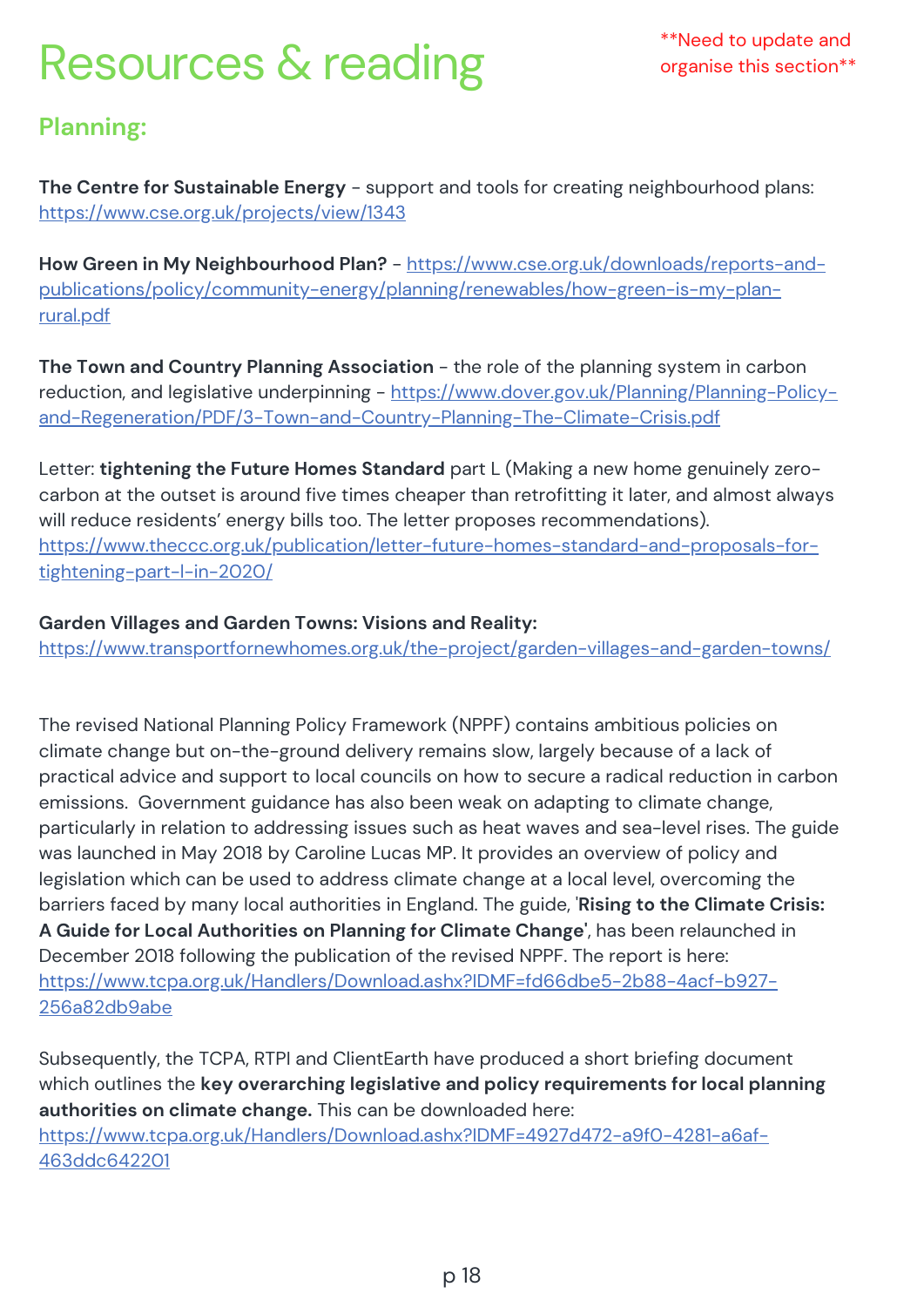## *Resources & reading continued*

## **News articles:**

'Switch road cash to broadband, adviser says' - https://www.bbc.co.uk/news/scienceenvironment-52371140

Are Local Plans planning for the zero carbon future we need? https://www.cse.org.uk/news/view/2484

Environment Journal - New Plans unveiled for UK's first net-zero neighbourhood: https://environmentjournal.online/articles/new-plans-unveiled-for-uks-first-net-zeroneighbourhood/

## **Transport:**

Collaborative mapping tool to understand and prioritise walking, cycling and pubic transport (MDDC is creating a similar tool): <https://bathnesliveablestreets.commonplace.is/>

UK Government: Creating the transport decarbonisation plan: <https://www.gov.uk/government/publications/creating-the-transport-decarbonisation-plan>

### **Other resources:**

**SCATTER -** local authority focussed emissions tool **-** https://scattercities.com/

**Climate Action Tracker:** https://climateactiontracker.org/

**Action on Climate in Teignbridge (ACT)** - resources and guidance that supports Teignbridge Council, as well as local parishes and towns: https://actionclimateteignbridge.org/

**LGA support on climate work:** https://www.local.gov.uk/our-support/climate-change

**How Climate Friendly is Your Area?** a tool to search by local authority: https://takeclimateaction.uk/climate-action/how-climate-friendly-your-area

**Devon Climate Emergency Response Group:** <https://www.devonclimateemergency.org.uk/>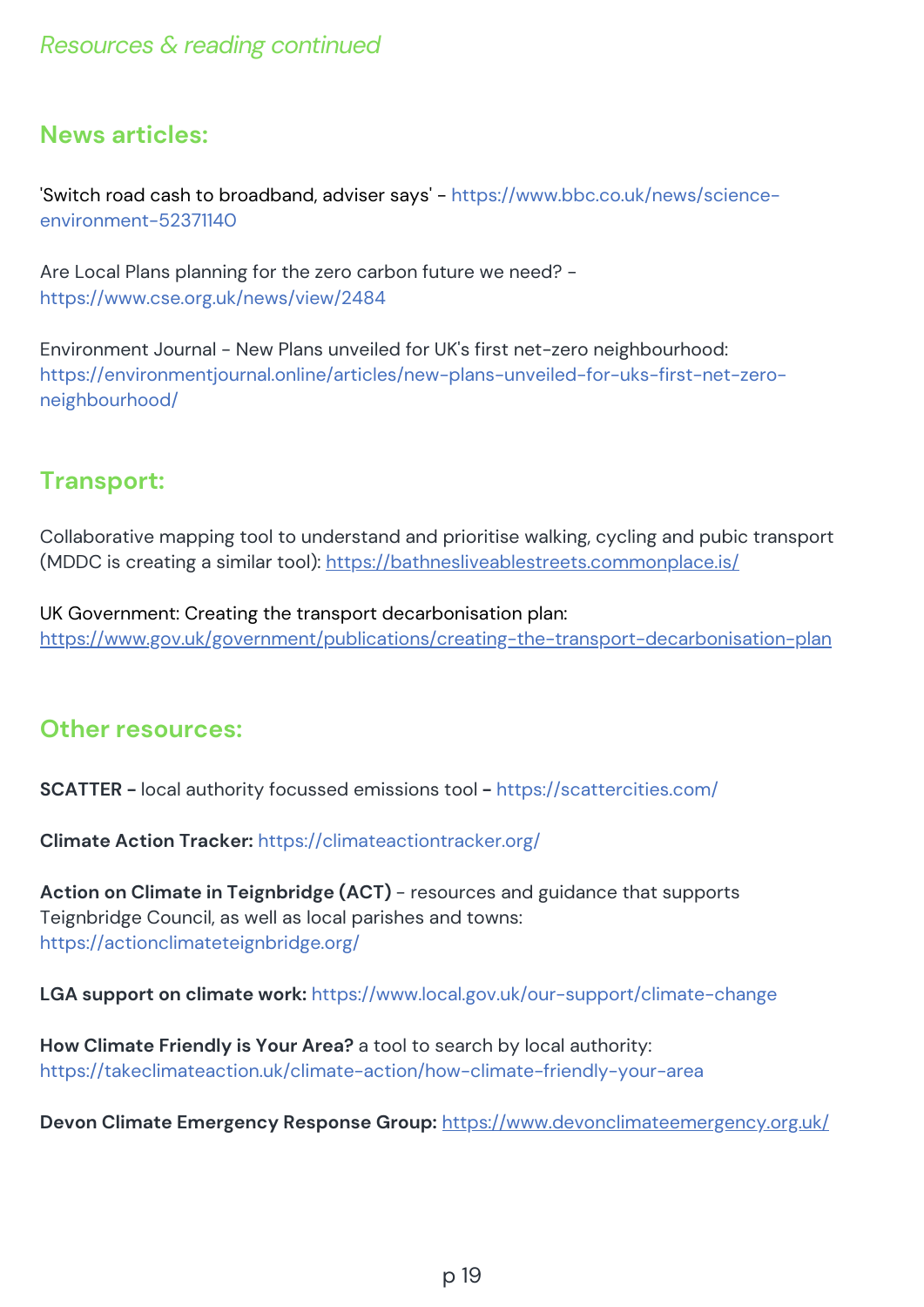### **Supporting disadvantaged communities:**

Climate Just is a free webtool for public service providers designed to:

- 1.Identify who is vulnerable to climate change and fuel poverty and why.
- 2.Highlight neighbourhoods where climate disadvantage is highest.
- Explain the factors involved and help you decide what actions to take. 3.

Resources available here: https://www.climatejust.org.uk/resources

## **Project Drawdown** - taken from https://drawdown.org/drawdown-framework

We must work on all aspects of the climate equation—stopping sources and supporting sinks, as well as helping society achieve broader transformations.

- 1. Reduce Sources bringing emissions to zero
- 2. Support Sinks uplifting nature's carbon cycle
- 3. Improve Society fostering equality for all

Nested within each area of action, there are sectors and subgroups of diverse solutions—practices and technologies that can help the world stabilize and then begin to lower greenhouse gas levels in the atmosphere. Together, they comprise the Drawdown Framework for climate solutions.

## DRAWDOWN FRAMEWORK FOR CLIMATE SOLUTIONS

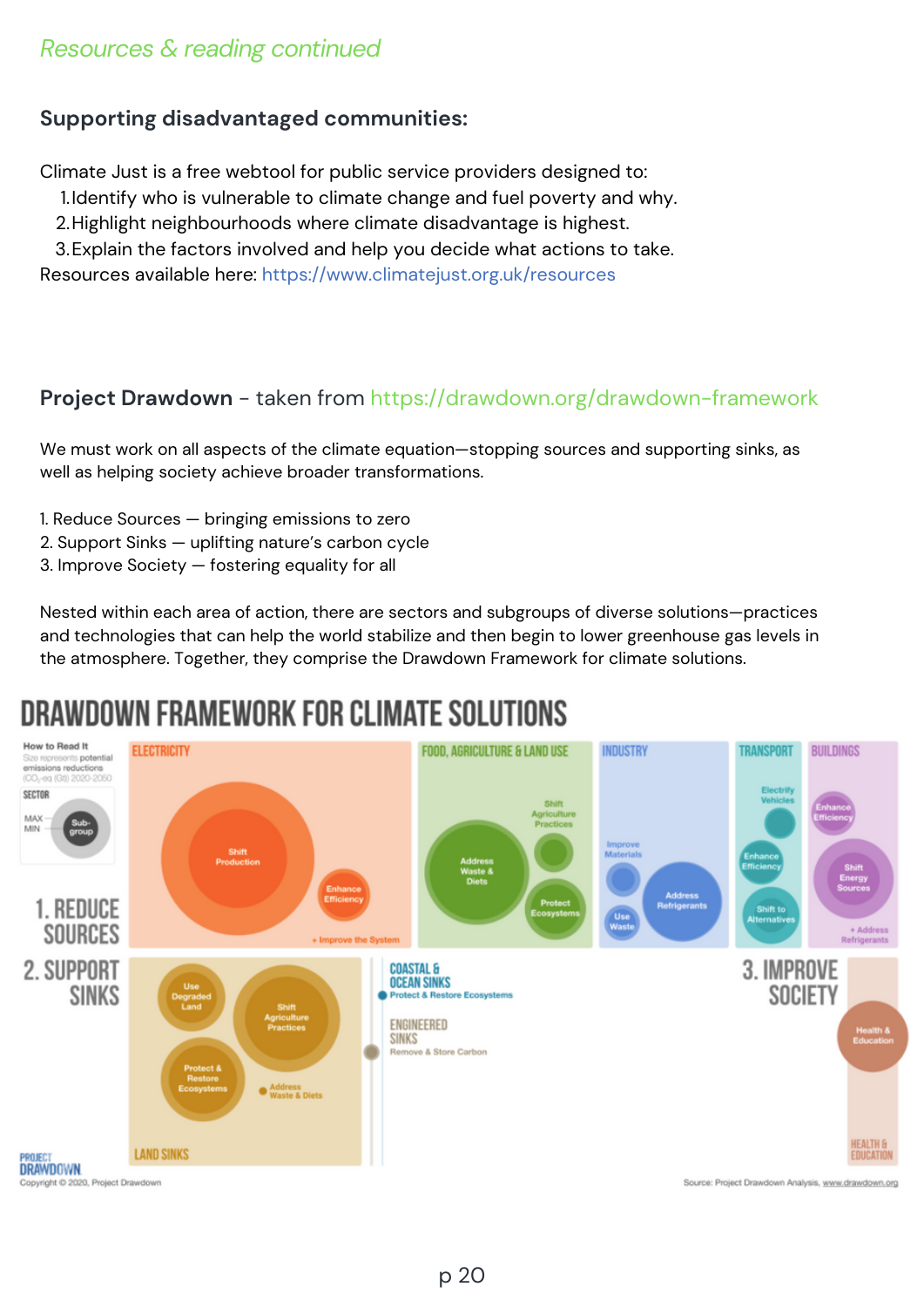## Appendix 1: UK regulations & legislation continued

### **The Energy Act 2011**

The Act is underpinned by three policy objectives: tackling barriers to investment in energy efficiency, enhancing energy security, and facilitating investment in low carbon energy supplies.

The majority of the Act is made up of provisions to enable the financing and facilitation of the installation of energy efficiency measures in homes and businesses – the 'Green Deal' – with the remainder of the Act dealing with securing fair competition in energy markets and the supply of low carbon energy.

#### **The Act is made up of five parts:**

**Part 1: Energy efficiency.** Improving energy efficiency by tackling barriers to investment in energy efficiency through the Green Deal and measures to maximise its uptake; introducing powers for a new Energy Company Obligation from 2012 to complement and work in tandem with the Green Deal; making energy performance data from Energy Performance Certificates more widely available; extending powers to direct the roll out of smart meters; and conferring powers to require cheapest tariff information to be included on energy bills.

#### **Part 2: Security of energy supplies.**

Enhancing energy security through better monitoring of future electricity security; strengthening market incentive mechanisms for ensuring sufficient gas is available during a Gas Supply Emergency; improving third party access to UK oil and gas infrastructure; putting in place a Special Administration Regime for gas and electricity suppliers; and maximising the UK's ability to exploit the UK Continental Shelf.

#### **Part 3: Measures for reducing carbon**

**emissions.** Enabling implementation of the enduring offshore electricity transmission regime beyond 2010, giving investors in the new nuclear sector increased certainty as to their obligations and making provision in respect of the decommissioning of infrastructure converted for carbon capture and storage demonstration projects and pipe-lines for conveying carbon dioxide.

**Part 4: Coal Authority.** Extending the power of the Coal Authority in relation to offering and charging for services relating to non-coal mining activities.

**Part 5: Miscellaneous.** Including the repeal of the Home Energy Conservation Act (HECA) 1995.

### **The Green Deal**

The Green Deal was initiated in 2013 under the 2011 Energy Act. It was a UK government policy initiative that gave homeowners, landlords and tenants the opportunity to pay for energy efficient home improvements through the savings on their energy bills from 2012 to 2015. At the heart of the Green Deal was the rule that savings on bills would exceed the cost of the work.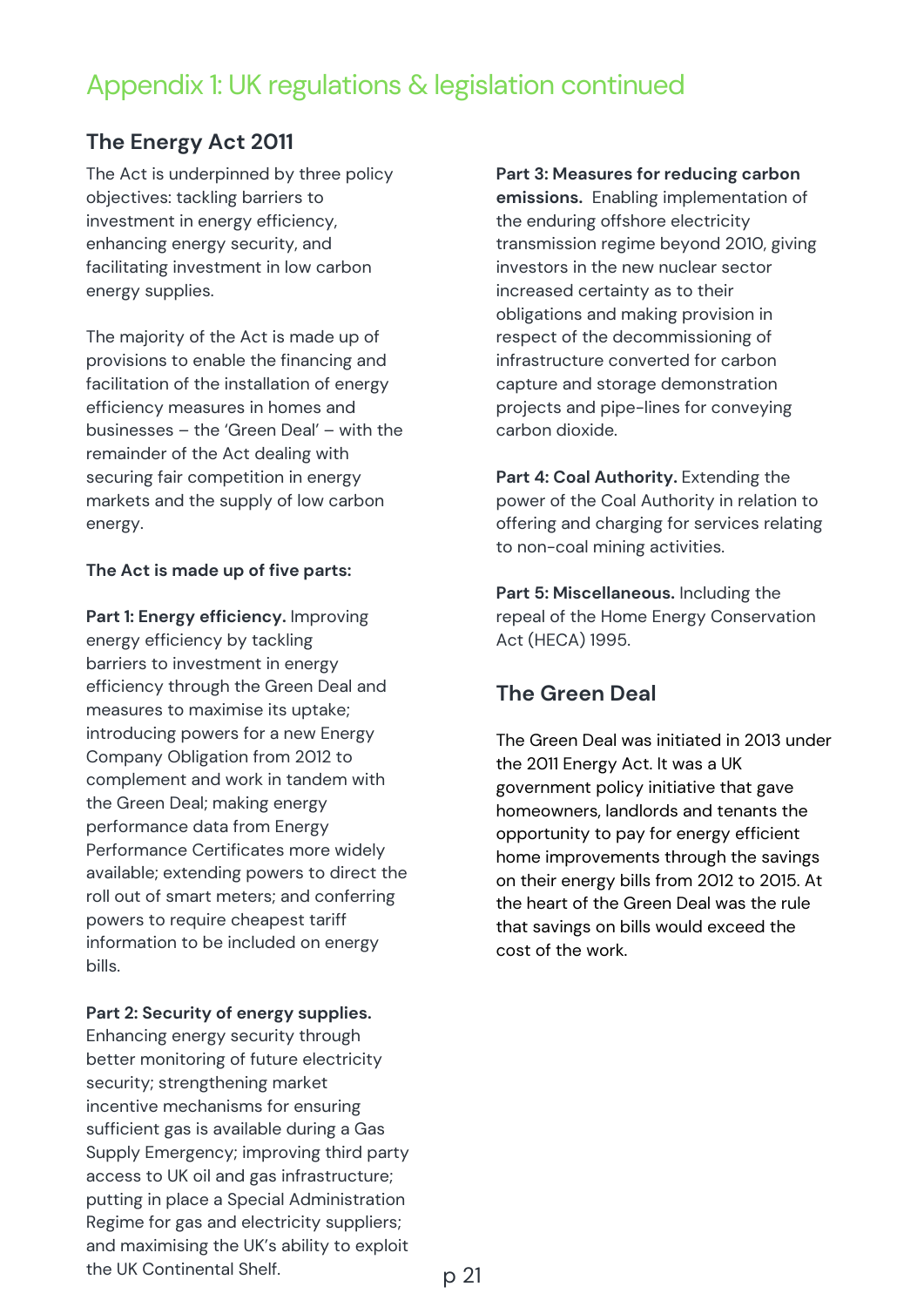## *UK regulations & legislation continued*

### **Housing Assistance Policy 2019-22**

This policy covers the financial assistance that the Council may provide to help support the improvement of private sector homes within the district. The funding associated with this policy relates to the Better Care Fund (BCF) and therefore there are some restrictions on the use of the funding.

The main purpose of the policy and the BCF is to focus the funding on helping disabled people to remain safe and independent within their own homes. Alongside this, discretionary grants have been introduced to help deal with urgent repairs to homes not related to disabled adaptations, assisting with hoarding, and to help top up eco flex applications.

ECO flex 3 is a scheme that was introduced by the Government in 2018. Each of the big energy companies are required to help fund energy efficiency measures in dwellings in the private sector. ECO (Energy Company Obligation) has evolved over a number of years and been through a number of cycles. The current flexible scheme allowed each Council to develop its own Statement of Intent expanding the eligibility for ECO funding to fit with the requirements of the local area.

HHCRO (Home Heating Cost Reduction Obligation) is still being provided so that households on a qualifying benefit are eligible for the energy efficiency measures to be installed for free. But the Statement of Intent increases the number of households able to apply for free measures.

In some cases the cost or extent of the measures to be installed falls outside of the ECO scheme and in these cases the Council is committed to provide a top up grant of up to £2000 to ensure the installation can go ahead and the household can take advantage of the other free measures available.

As this 'ECO Flex Top Up' grant is discretionary priority is given to helping those with a contribution that have qualified for HHCRO or have an underlying health condition.

In order to qualify under the Statement of Intent the installer or lead generating company on behalf of the installer must apply for a Local Authority Declaration (LAD). This provides a unique reference number for the household and the installer to apply for the free measures.

The LAD must be submitted to the Council for checking and signing before the installation can proceed or funding can be claimed. Between April 2018 and March 2020 730 LADs had been signed for measures within the district.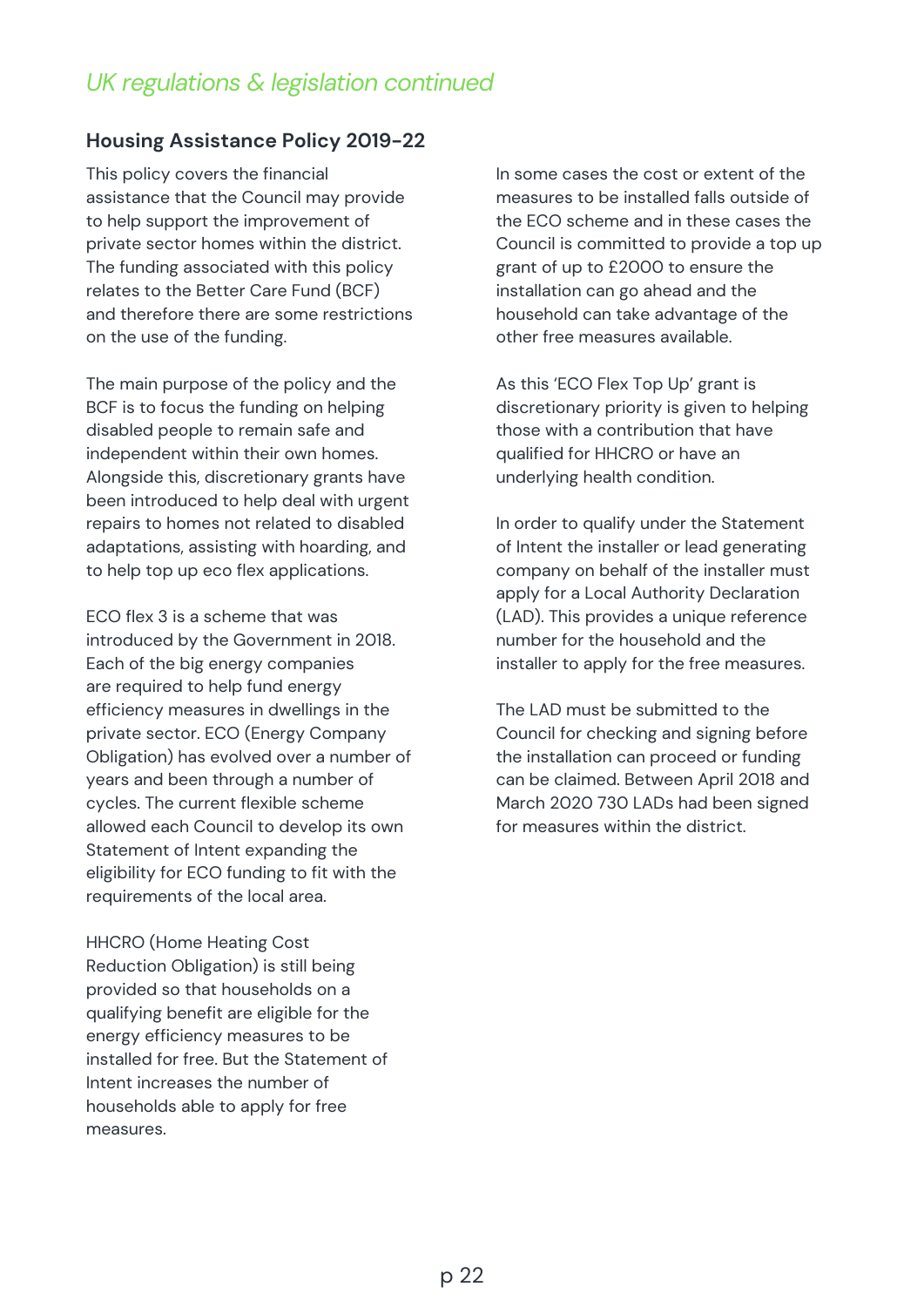## Appendix 2: Existing MDDC policies

**Mid Devon Local Plan Policy S1:**

**Sustainable Development** is now an adopted planning policy. Relevant clauses are summarised below: All development will be expected to support the creation of sustainable communities by:

e) Promoting sustainable transport by delivering appropriate infrastructure, reducing the need to travel by car, integrating public transport and other forms of sustainable travel such as walking and cycle, and proving safe environments while recognising Mid Devon's rural locality;

h) Requiring good sustainable design that respects local character, heritage, surroundings, and materials, creates safe and accessible environments, designs out crime and establishes a strong sense of place;

j) Meeting the challenge of climate change by supporting a

low carbon future, energy efficiency, increasing the use and supply of renewable and low carbon energy, managing flood risk and conserving natural resources. Encourage the effective use of land, taking into account the economic and other benefits of the best and most versatile agricultural land.

I)Minimising impacts on biodiversity and geodiversity by recognising the wider benefits of ecosystems, delivering natural environment objectives, providing a net gain in biodiversity and by the protection of international, European, national and local designated wildlife sites;

**Policy S9: Environment** requires that development will sustain the distinctive quality, character and diversity of Mid Devon's environmental assets and minimise the impact of development on climate change through:

a) High quality sustainable design which reinforces the character and distinctiveness of Mid Devon's historic built environment, mitigates and adapts to climate and creates attractive places;

d) Renewable energy development in locations where there is an acceptable local impact, including visual, on nearby residents, landscape character and wildlife, balanced with the wider sustainability benefits of renewable energy.

**Site Allocations:** In relation to the strategic allocations at North West Cullompton and East Cullompton, The Local Plan includes policies on carbon reduction and Air Quality (CU5 and CU11). These policies require that the development of these strategic sites will be required to implement a Carbon Reduction and Low Emissions Strategy. This will propose measures to minimise the overall carbon footprint of the development, making provision for sources of decentralised onsite renewable or low carbon energy and ensure that impact of the site on air quality is acceptable, such as:

a) Renewable & low carbon energy to provide a proportion of the site's energy use;

b) Measures to ensure that residents, employees and businesses are encouraged to travel in the most sustainable fashion, including travel plans,

information, car clubs, lift-sharing and infrastructure for low emission vehicles;

c) Measures to encourage the sustainable treatment of waste;

d) Measures to manage the impacts of construction;

e) Offsite tree planting where sufficient cannot be accommodated onsite;

f) Energy improvements to existing buildings;

g) Other measures to capture or mitigate carbon emissions and air

quality impacts from development.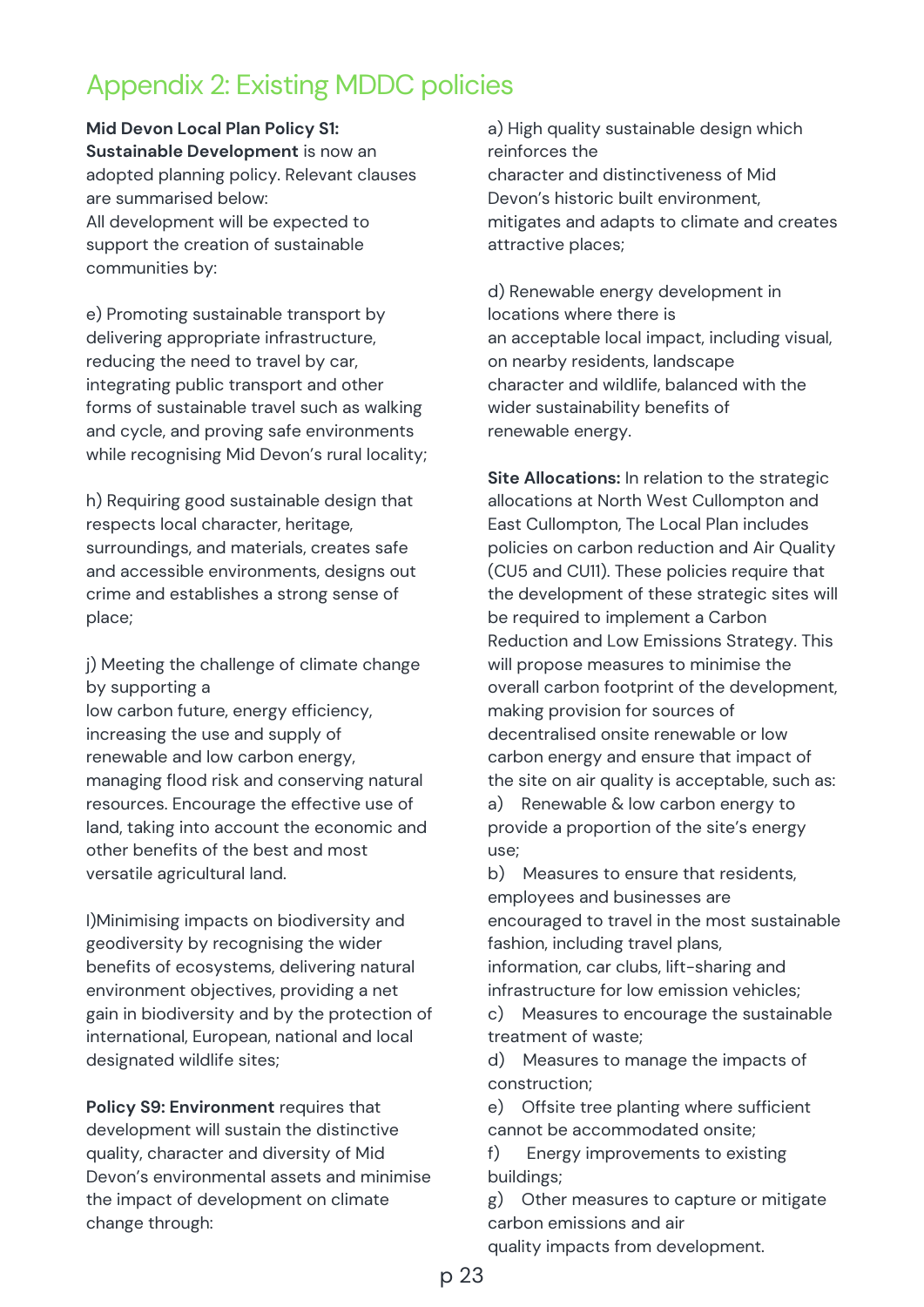#### **Development Management Policies**

**Policy DM1: High Quality Design** stipulates that designs of new development must be of high quality and based upon and demonstrating the following principles: d) Creation of safe and accessible places that also encourage and enable sustainable modes of travel such as walking and cycling

#### **Policy DM2 Renewable and low carbon**

**energy** states that the benefits of renewable and low carbon energy will be weighed against its impact. Proposals must demonstrate that impacts are or can be made acceptable in relation to:

a) Landscape character and the character and setting of heritage assets; b) Environmental amenity of nearby

properties and the wider locality;

c) Quality and productivity of the best and most versatile agricultural land grade (1,2 and 3a); and

d) Biodiversity (avoiding habitat fragmentation)

#### **Policy DM3 Transport and Air Quality**

request that development proposals that would give rise to significant levels of vehicular movement must be accompanied by an integrated Transport Assessment, Travel Plan, traffic pollution assessment and Low Emission Assessment.

**Policy DM5: Parking** establishes planning policy standards for the provision of EV charging points as laid out below:

| <b>Use Class</b>                              | EV Infrastructure (Crediton, Cullompton and<br>Tiverton)        |
|-----------------------------------------------|-----------------------------------------------------------------|
| <b>Residential</b><br>C3,C4 Dwellings         | 1 charging point per 10 units                                   |
| Non-residential                               |                                                                 |
| A1 Non-food retail                            |                                                                 |
| A1 Food retail                                | 2 charging points per 200 sqm (gross)                           |
| A <sub>2</sub> Financial and<br>professional  |                                                                 |
| <b>A3 Restaurants</b>                         |                                                                 |
| A4 Public houses                              |                                                                 |
| <b>B1,B2 Business and general</b><br>industry |                                                                 |
| <b>B8 Warehousing and</b><br>distribution     | 2 charging points per 10 parking spaces<br>(employees/visitors) |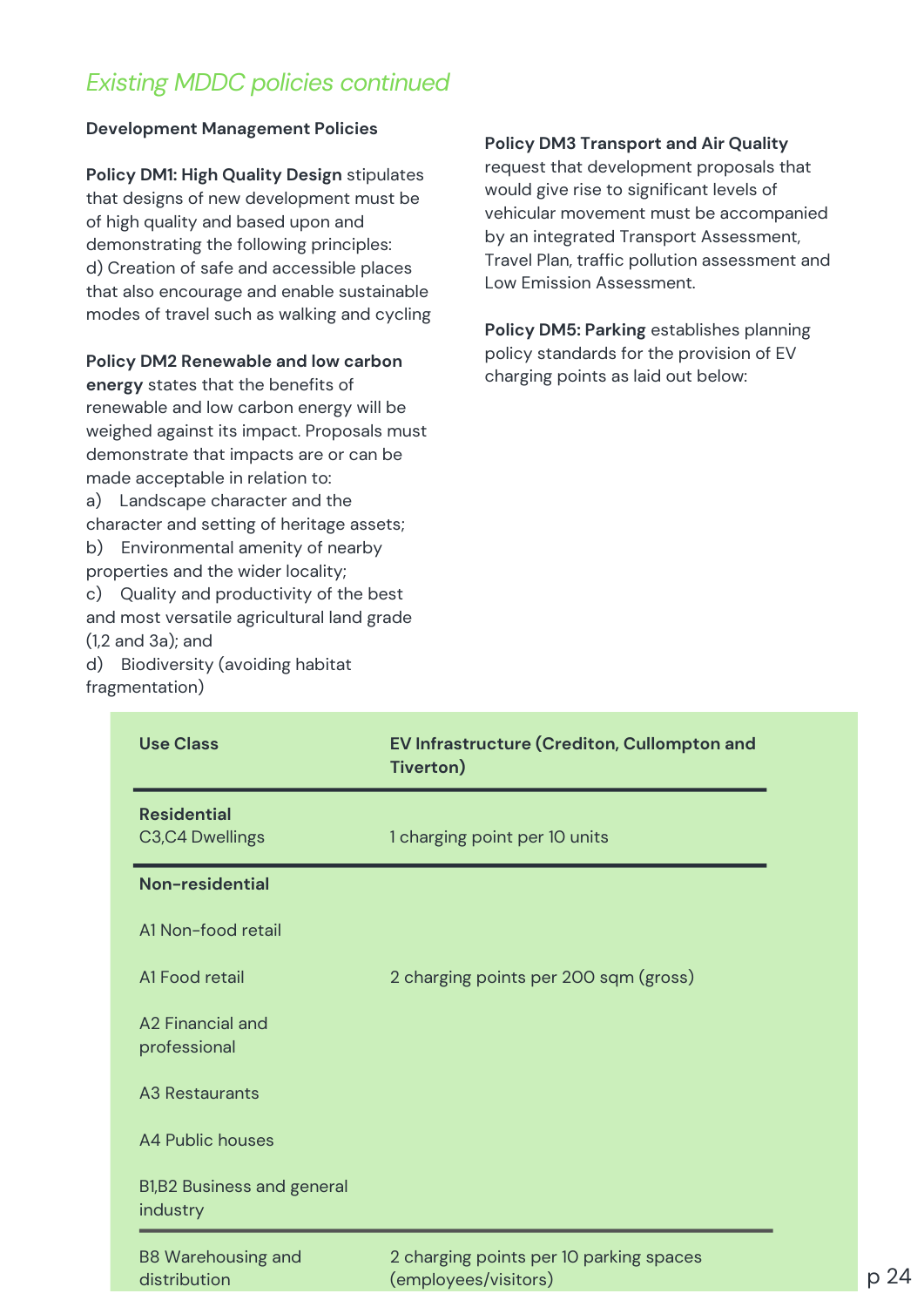#### **Procurement Sustainability Policy**

The purpose of this Strategy is to provide a sustainable focus to the procurement of goods, works and services, recognising the need for improving our environment and the quality of life enjoyed by people who live in the area and those who visit, ensuring all stakeholders who purchase anything on behalf of the Council(s) have due regard to the potential impacts. The 7 Devon Districts spend annually in the region of £90 million on goods, works and services. "Sustainable procurement is about delivering value for money, whole-life costing and benefits to society and the economy as well as the environment".

The Districts have a key role to play in helping to deliver a more sustainable Devon; as an employer with responsibility for staff and buildings; as a provider of local services; and as a community leader working in partnership with other organisations and local communities. The Districts' Sustainable Procurement Strategy sets out our commitment to put sustainable procurement at the heart of everything we do.

The EU Procurement regulations state that sustainable products can only be specified if they are reasonable and relevant to the nature of the contract. There must be a legitimate business need to specify sustainable products. The procurement process must not be anti-competitive or non-commercial (capable of being supplied). Criteria must be specified in the ITT document together with the allocated weighting. Evaluation criteria used needs to take into account:

- Social benefits
- Economic benefits
- Envrironmental benefits

#### **What is a sustainable product / service?**

- One that is fit for purpose, providing value for money.
- One that is energy efficient / resource efficient.
- It uses minimum materials.
- It might be made with maximum use of recycled materials.
- Non (reduced) pollution.
- Durable, easily upgraded, and repairable.
- Reusable and recyclable.
- Ethically sourced.
- Reduced delivery miles.

#### **Whole life costing:**

#### **Whole Life Costing (WLC) = taking into account and evaluating the** Social, Economic and Environmental impacts of a

product or service - the total 'cost' of the solution. Whole Life Costing could consider areas such as:

- Direct Running Costs
- Training
- Disposal Costs
- Indirect Costs
- Recycling capabilities
- Disposal Options (Reduce, Re-use, Recycle)
- Administration Costs
- Refurbished products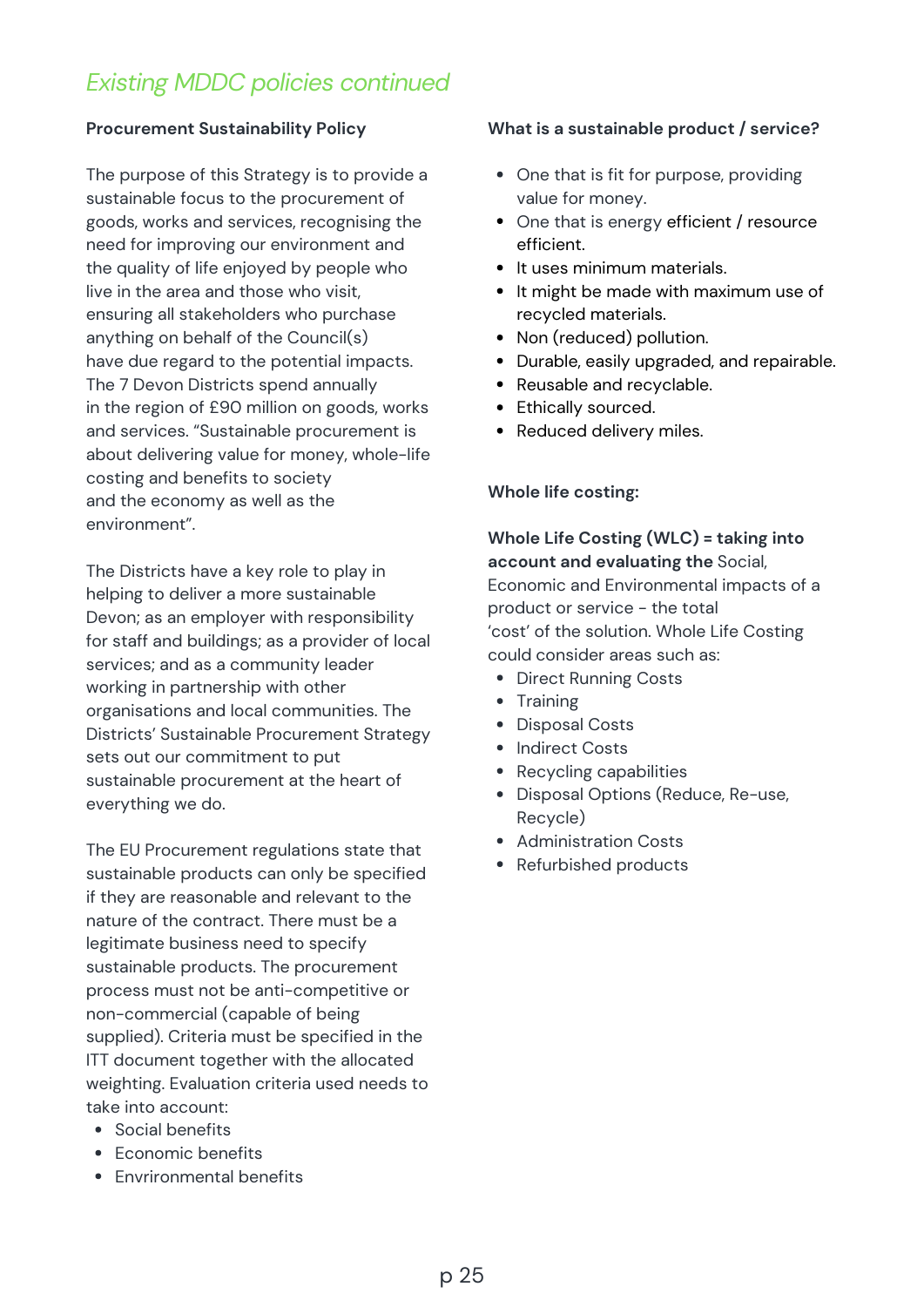#### **Enforcement policy**

In addition to the Housing Assistance Policy the council has a number of regulatory powers to improve the condition of private sector homes.

In particular the Council has a duty to take action to improve a property where it has been assessed to have a category 1 hazard under the Housing Act 2004. There are a number of hazards that are assessed by officers but the two most relevant to this strategy are the hazard of Damp and Mould and the hazard of Excess Cold. These hazards are often connected and result from poor insulation, inadequate heating provision and poor ventilation.

As well as the provisions under the Housing Act 2004, there have been various new regulations relating specifically to energy efficiency in dwellings.

The Energy Performance of Buildings (England and Wales) Regulations 2012 made it a requirement for an Energy Performance Certificate (EPC) to be provided at the beginning of any rental agreement or sale of a property.

The Energy Efficiency (Private Rented Property) (England and Wales) Regulations 2015 and amended by The Energy Efficiency (Private Rented Property) (England and Wales) (Amendment) Regulations 2019 includes provisions that enable a tenant to make reasonable requests for energy efficiency measures to be installed and a private residential landlord will be unable to refuse a reasonable request where the work is not more than the cost cap and can be wholly financed by the landlord or can be funded wholly or partly by external means.

The Energy Efficiency (Private Rented Property) (England and Wales) Regulations 2015 also introduces power to the council to take action against landlords that rent out a residential premises with an EPC rating of less than an E. This means that the council can issue fines to landlords for renting out substandard properties and also for trying to exempt a property from the regulations without valid justification.

The Enforcement Policy provides detail on the enforcement approach to be taken in respect of these regulations and the Housing Act 2004.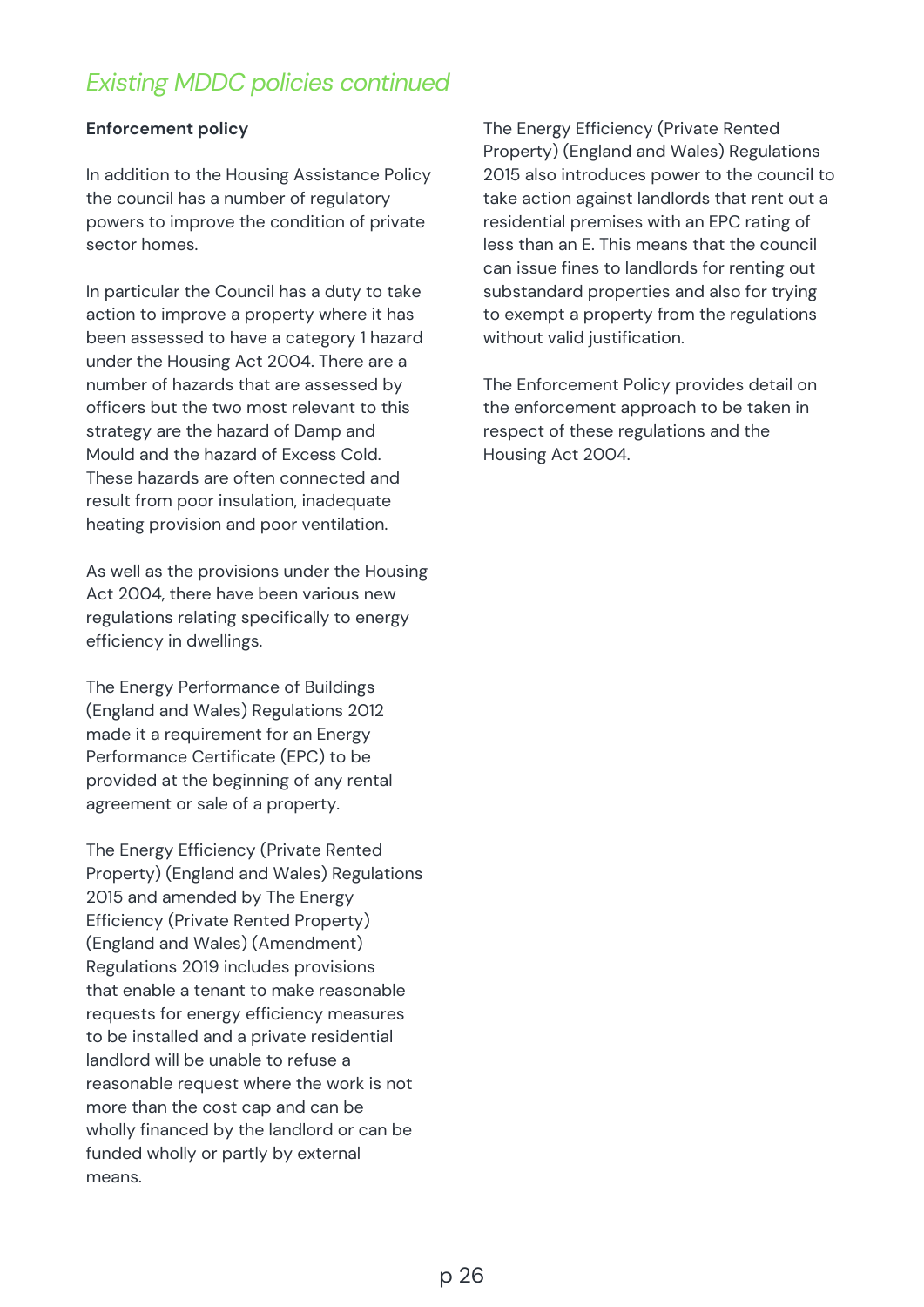### **Energy projects**

In Mid-Devon about a fifth of all homes pre-date 1919 and have solid walls, previously there have been no costeffective measures (in terms of the economic payback periods) for treating them. In comparison with cavity wall insulation, for example, external insulation has cost up to ten times as much for a similar dwelling. Early Park Homes have similar, poor insulation, and can be difficult to improve internally because of the loss of floor space. There are developing technologies that are making the insulation of solid walls more cost effective. Many homes in Mid Devon are not on mains gas. For households on low income, fossil fuels are becoming increasingly expensive.

From April 2016, private residential landlords have been unable to refuse a tenant's reasonable request for consent to energy efficiency improvements, where a finance package, such as the Green Deal and/or the Energy Company Obligation (ECO), is available. Provisions in the Act has also provided for powers to ensure that from April 2018, it is unlawful to rent out a residential or business premise that does not reach a minimum energy efficiency standard (the intention is for this to be set at EPC rating "E"). These requirements are subject to there being no upfront financial cost to landlords; therefore, landlords will have fulfilled the requirement if they have reached "E" or carried out the maximum package of measures funded under the Green Deal and/or ECO.

We have been working with Devon County Council, Torbay and the other Devon Districts to bring back a scheme that will provide free insulation and replacement boilers to targeted fuel poor households (rented and owner-occupied). This was launched in 2014 under the Cosy Devon brand and with energy partner commitment will run to 2017.

The Council is seeking the provision of funding to support the installation of central heating systems in homes with no gas supply and benefit dependant household.

Mid Devon supports the use of renewable energy and would, if funds became available, be prepared to chase those funds to assist with renewable energy. However, because of financial restraints, the policy merely confirms support and signposting at present.

### **Hackney Carriage and Private Hire Licensing Policy**

The Hackney Carriage and Private Hire Policy and vehicle emission standards will likely be reviewed during the life of the carbon reduction strategy and subject to change. To do this we need to consult with all interested parties including the trade with potential options including a review of 'grandfather rights' for existing licenced vehicles and mechanisms to accelerate the adoption of low emission or ultra-low emission vehicles licensed within the District either on a voluntary or mandatory basis